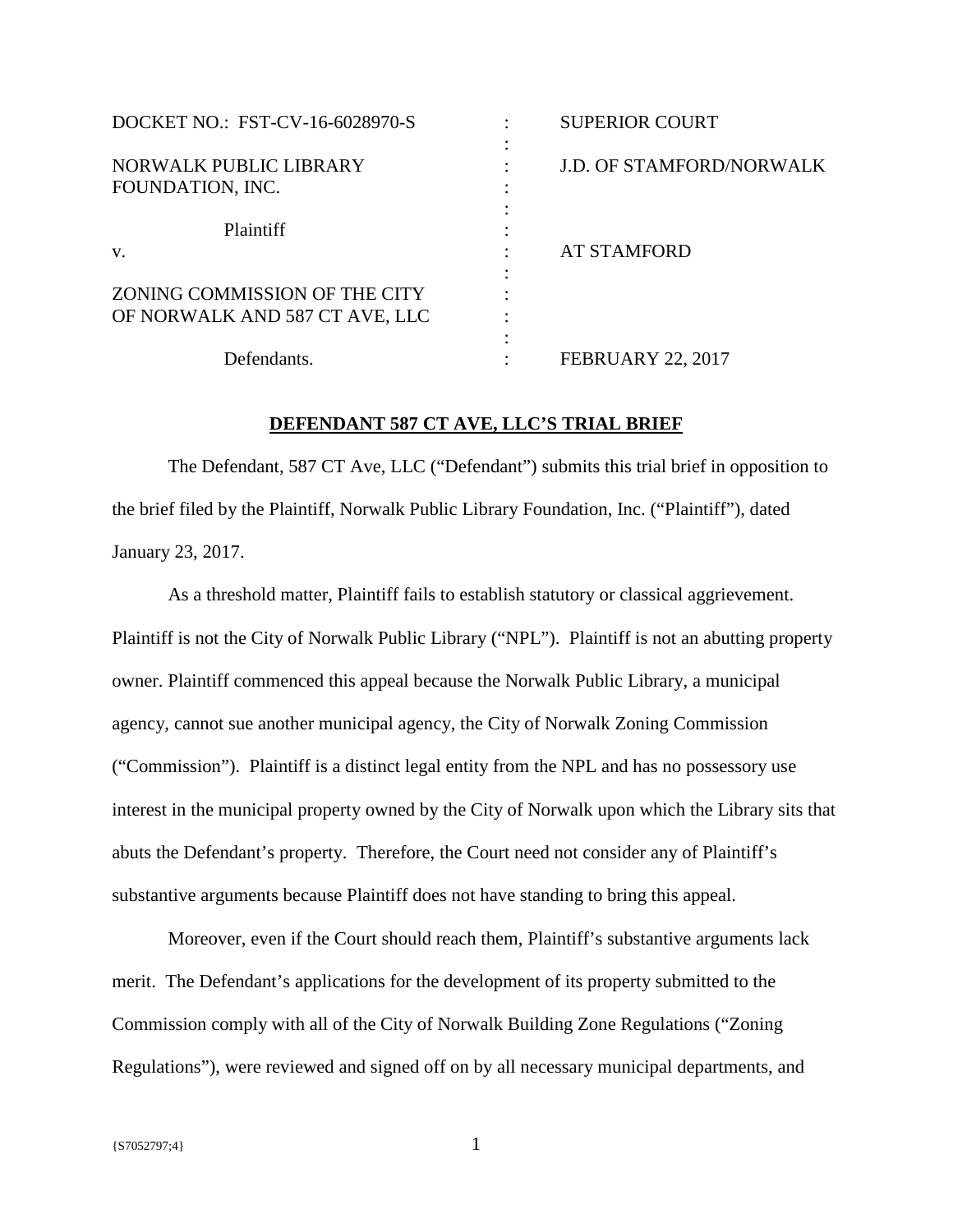were approved as a matter of right by the Commission pursuant to the standards of review set forth in the Zoning Regulations. Accordingly, Plaintiff's appeal should be denied and the Commission's approval of the applications affirmed.

### **RECORD HISTORY**

On November 12, 2015, Defendant applied for Coastal Area Management ("CAM") Review, [Application #24-15CAM] (RoR Ex. 1) and Site Plan Review, [Application #9-15SPR] (RoR Ex. 2), (collectively the "Application") in connection with a proposal to build a five story, 69 unit multi-family residential structure atop existing on-grade parking<sup>[1](#page-1-0)</sup> in the western section of its property located at 11 Belden Avenue in Norwalk, Connecticut. (RoR Exs. 1; 2). 11 Belden Avenue (the "Subject Property") is a 1.2+/- acre roughly "L-shaped" property fronting on Belden Avenue to the east and abutting Mott Avenue to the south. (RoR Exs. 1; 48). The Subject Property is currently improved with an existing 9,900 square foot office building constructed around 1978. (RoR Ex. 1). People's Bank occupies the first floor of the existing building. (RoR Ex. 1). No changes were proposed to the existing building. (RoR Ex. 2). The Subject Property abuts the land owned by the City of Norwalk to the east and south. The property upon which is located the NPL, abuts the Subject Property to the east. (RoR Ex. 1).

The Application was preliminarily reviewed by the Plan Review Committee of the Commission at its December 3, 2015 meeting. (RoR Exs. 9; 10; 42). A public hearing on the Application was conducted on January 20, 2016, at which hearing the Plaintiff was given an opportunity to be heard and in fact various individuals submitted letters and/or spoke on behalf of Plaintiff. (RoR Exs. 20; 21; 24; 43). The Commission closed the hearing on January 20, 2016 and referred the Application back to the Plan Review Committee for discussion. (RoR Exs. 43;

<span id="page-1-0"></span> <sup>1</sup> Plaintiff incorrectly asserts that the Application proposes "*enclosed* parking on the first floor." *See* Pl.'s Brief at p. 2. The Application proposes to build a structure atop existing open on-grade parking. (RoR Exs.1; 2; 48 at p. A-200 through A-202).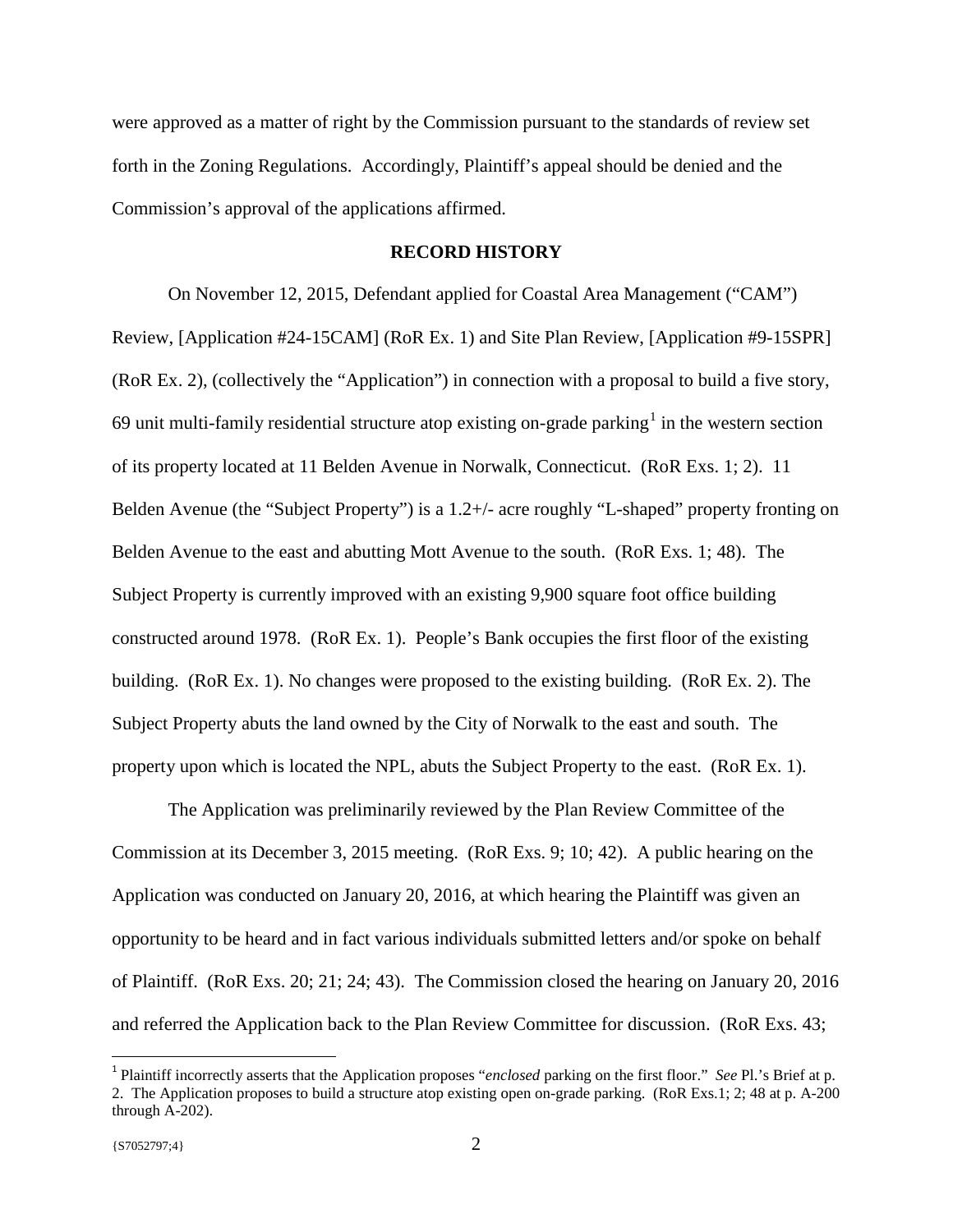7; 44; 45.) The Application was considered by the Plan Review Committee at its meetings on February 11, 2016 (RoR Exs.7; 44), March 10, 2016 (RoR Exs.6; 45) and was placed on the Commission meeting agenda for consideration at its March 16, 2016 meeting (RoR Exs.5; 46). Action on the Application required four concurrent votes to approve or deny the Application. (RoR Exs.4; 47). The motion to approve the Application received two votes in favor and two votes against and, therefore, it did not constitute an action. (RoR Exs.4; 47). Plaintiff incorrectly suggests that this was a denial, since a denial would also have required 4 concurrent votes in opposition to the motion. Instead, as the record reflects, the Commission's vote did not constitute an action and as reflected in the record, "[t]he item did not carry." (RoR Exs.5; 47); (RoR Ex.4) ("Mr. Blank explained that the application had to have 4 concurring votes. Since the vote was 2-2, it had not constituted an action, therefore, it had to be acted upon again."). On March 18, 2016, Defendant consented to a 35-day extension of time through April 20, 2016 for the Commission to act on the Application. (RoR Ex.13). The Application was placed on the agenda for the April 20, 2016 meeting of the Commission and was approved by a vote of 5 in favor and 1 opposed. (RoR Exs.4; 47). Notice of the decision of the Commission was published in the Norwalk Hour on April 28, 2016. (RoR Ex.12). Remarkably, Plaintiff suggests that the notice of decision was only "allegedly" published in the Norwalk Hour, despite having attached the April 28, 2016 Norwalk Hour publication as Exhibit A to its Complaint. *See* Complaint dated May 11, 2016 (Entry # 100.31).

#### **ARGUMENT**

### **I. PLAINTIFF IS NOT AGGRIEVED**

Plaintiff fails to establish statutory or classical aggrievement. Plaintiff is not the NPL. Plaintiff is not an abutting property owner. Plaintiff commenced this appeal because the NPL, a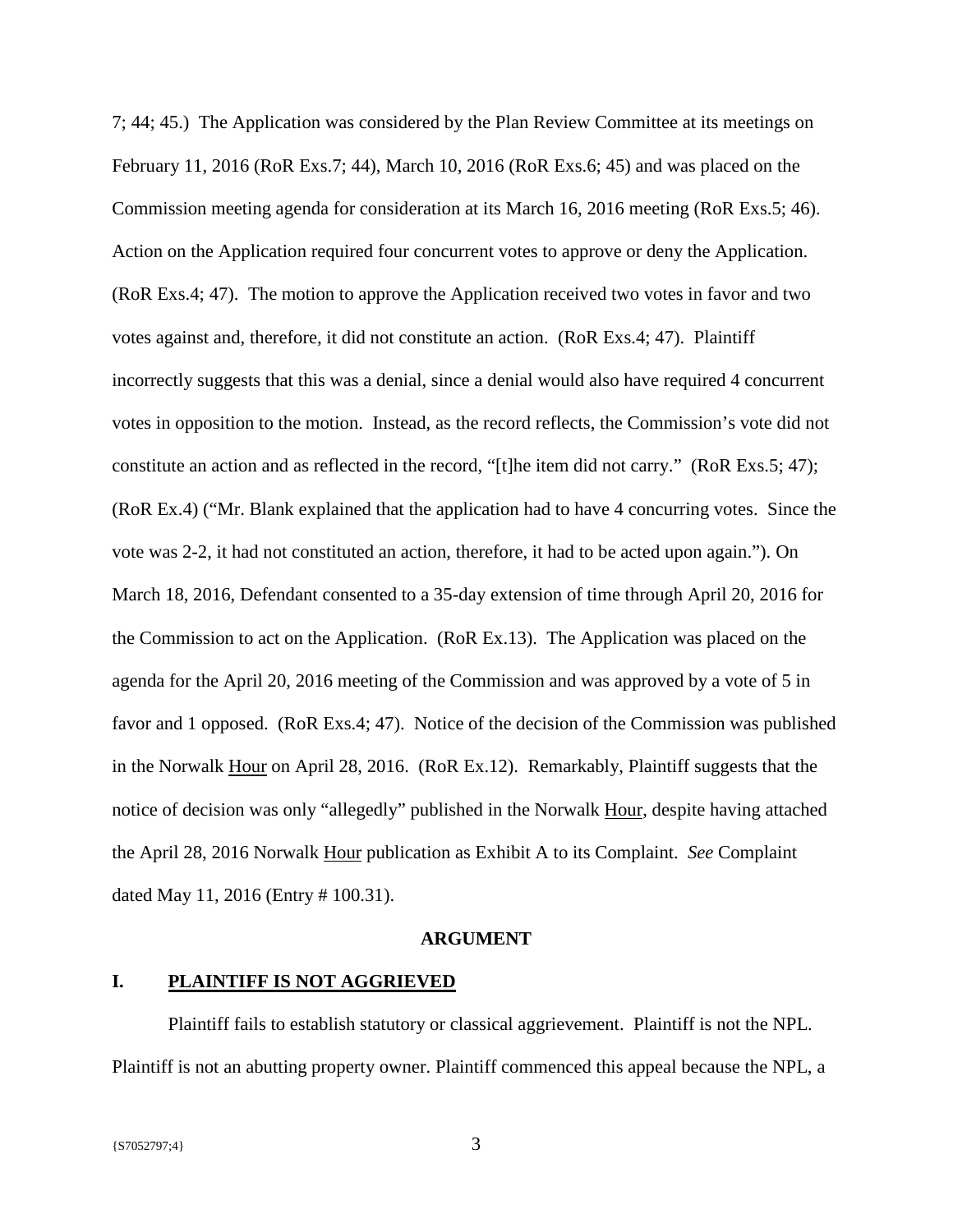municipal agency, cannot sue another municipal agency, the Commission. Plaintiff is a distinct legal entity from the NPL and has no possessory use interest in the municipal property owned by the City of Norwalk upon which the Library sits that abuts the Defendant's property.<sup>[2](#page-3-0)</sup>

"Review of an action of a planning and zoning agency exists only under statutory authority." (Internal quotation marks omitted.) *Walls v. Planning and Zoning Commission*, 176 Conn. 475, 477 (1979). "A statutory right to appeal may be taken advantage of only by strict compliance with the statutory provisions by which it is created." (Internal quotation marks omitted.) *Bridgeport Bowl-O-Rama, Inc. v. Zoning Board of Appeals*, 195 Conn. 276, 283 (1985). A zoning appeal is brought pursuant to General Statutes § 8-8. General Statutes § 8-8 (b) provides in relevant part: "[A]ny person aggrieved by any decision of a board . . . may take an appeal to the superior court for the judicial district in which the municipality is located . . . ." The Plaintiff bears the burden of establishing aggrievement under § 8-8. *Hall v. Planning Commission*, 181 Conn. 442, 444 (1980).

"[P]leading and proof of aggrievement are prerequisites to the trial court's jurisdiction over the subject matter of a plaintiff's appeal." *Jolly, Inc. v. Zoning Board of Appeals,* 237 Conn. 184, 192 (1996). Subject matter jurisdiction is the power of the court "to hear and determine cases of the general class to which the proceedings belong." *Figueroa v. C&S Ball Bearings*, 237 Conn. 1, 4 (1996). An issue of subject matter jurisdiction can be raised at any time and cannot be waived. *Gagnon v. Planning Commission*, 222 Conn. 294, 297 (1992); Practice Book § 10-33. Once the issue of subject matter jurisdiction is raised, the court must resolve the issue before proceeding with the case. *Figueroa*, 237 Conn. at 4.

<span id="page-3-0"></span><sup>&</sup>lt;sup>2</sup> The abutting property upon which the NPL sits is owned by the City. (RoR Exs. 1; 2; 48 at Property Survey Sheet).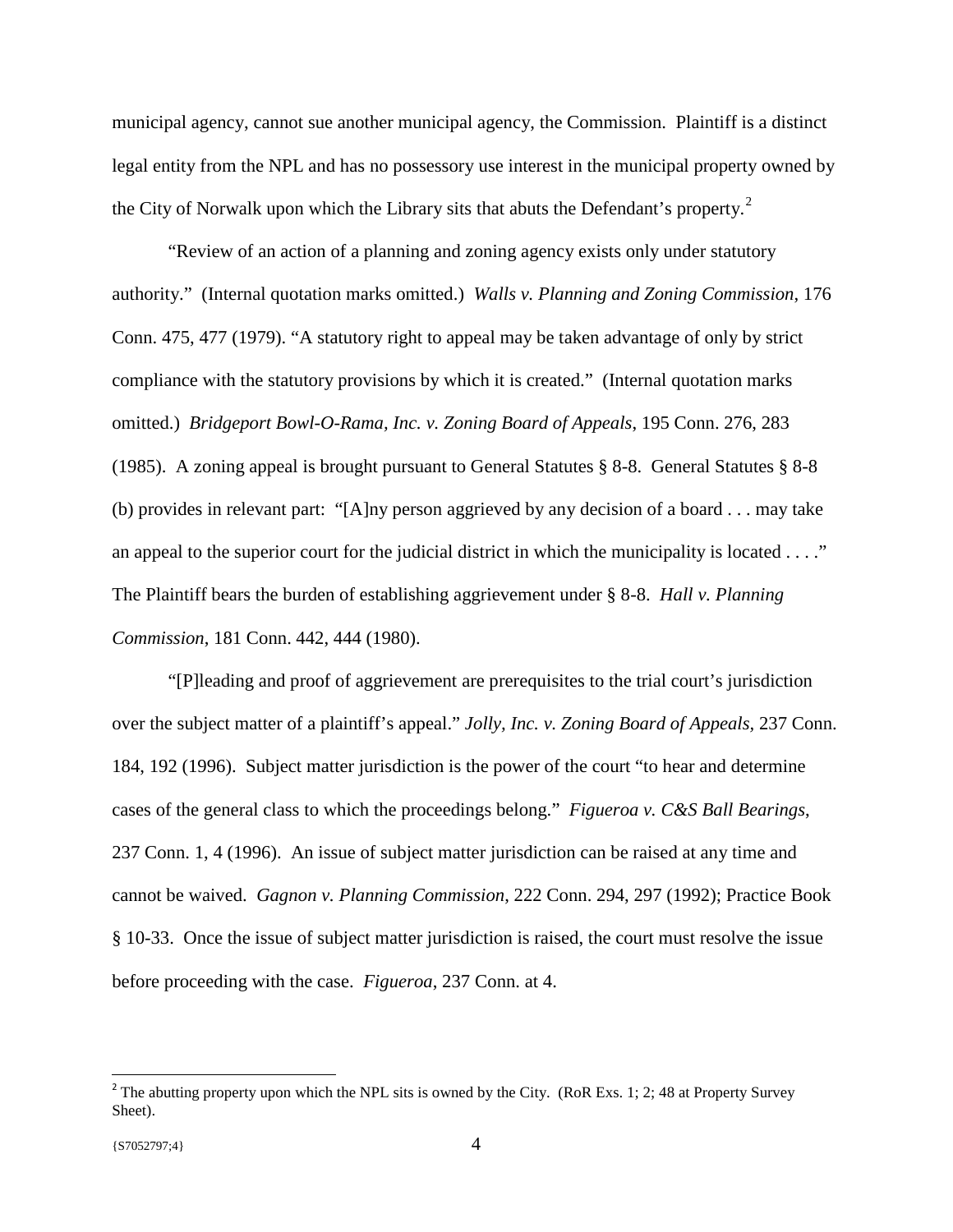There are two distinct categories of aggrievement – statutory aggrievement and classical aggrievement. *See Fort Trumbull Conservancy, LLC v. Alves,* 262 Conn. 480, 486 (2003). Plaintiff fails to establish either statutory aggrievement or classical aggrievement.

### **A. Plaintiff is not statutorily aggrieved**

"Statutory aggrievement exists by legislative fiat, *not by judicial analysis of the particular facts of the case*. In other words, in cases of statutory aggrievement, particular legislation grants standing to those who claim injury to an interest protected by that legislation." *Fort Trumbull Conservancy, LLC v. Alves,* 262 Conn. 480, 485–87 (2003) (citations omitted; internal quotation marks omitted). General Statutes § 8-8 provides in pertinent part that an "'Aggrieved person' means a person aggrieved by a decision of a board . . . . In the case of a decision by a zoning commission, planning commission, combined planning and zoning commission or zoning board of appeals, *'aggrieved person' includes any person owning land in this state that abuts or is within a radius of one hundred feet of any portion of the land involved in the decision of the board*." (Emphasis added). Plaintiff is not an abutting landowner. Plaintiff is not a landowner at all. Therefore, Plaintiff is not statutorily aggrieved and Plaintiff asserts no argument that it is statutorily aggrieved.

### **B. Plaintiff is not classically aggrieved**

Classical aggrievement requires a two-part showing. "First, a party must demonstrate a specific, personal and legal interest in the subject matter of the [controversy], as opposed to a general interest that all members of the community share.... Second, the party must also show that the [alleged conduct] has specially and injuriously affected that specific personal or legal interest." *Fort Trumbull Conservancy, LLC v. City of New London*, 265 Conn. 423, 430-431 (2003).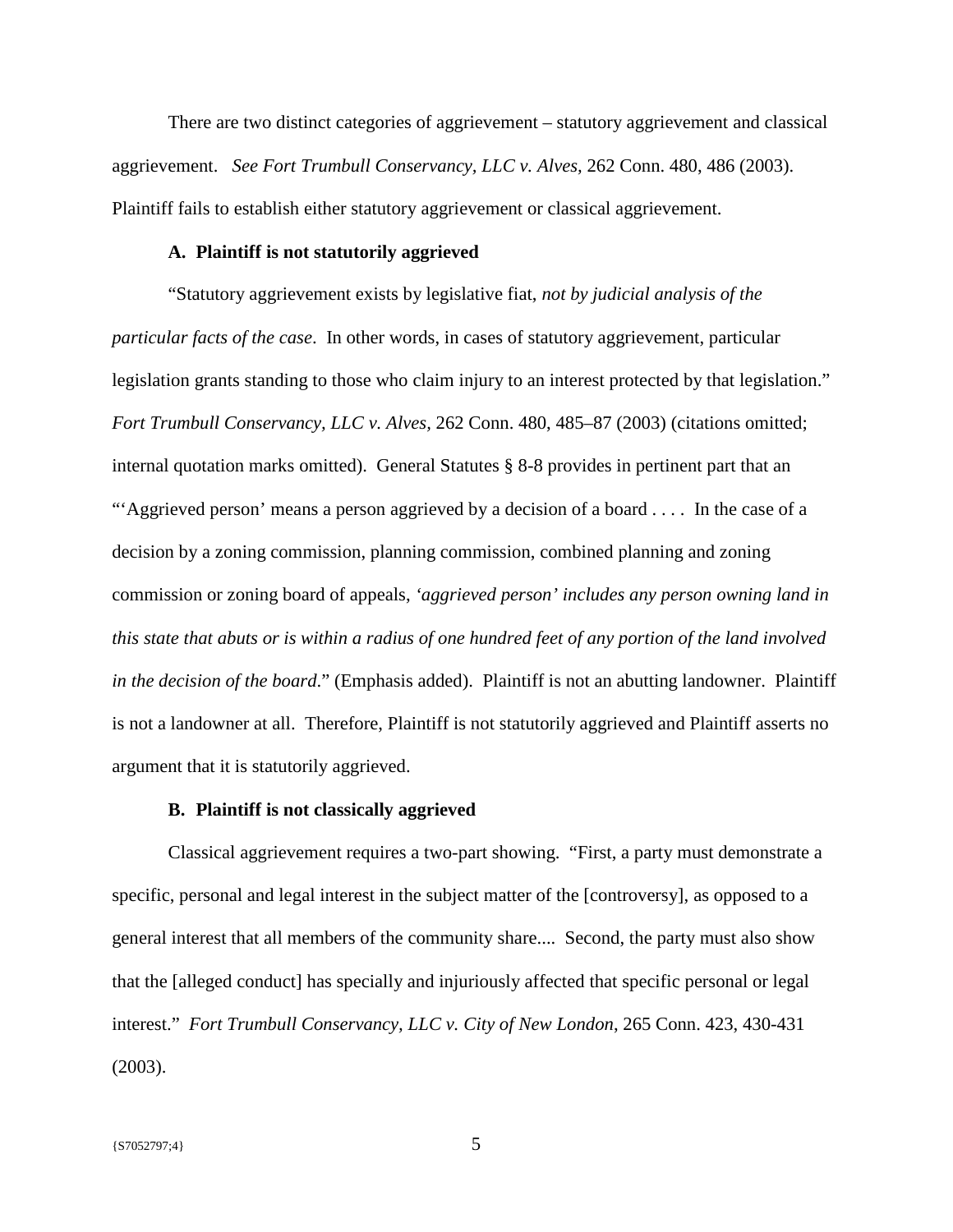"If the injuries claimed by the plaintiff are *remote, indirect or derivative* with respect to the defendant's conduct, the plaintiff is not the proper party to assert them and lacks standing to do so. When, for example, the harms asserted to have been suffered directly by a plaintiff are in reality derivative of injuries to a third party, the injuries are not direct but are indirect, and the plaintiff has no standing to assert them." *Cambodian Buddhist Society of Connecticut, Inc. v. Planning and Zoning Commission of the Town of Newtown*, 285 Conn. 381, 395 (2008) (internal quotations and alterations omitted).

Plaintiff's alleged harm (risk of parking difficulty for the NPL) is, in reality, derivative of alleged harm which, if suffered at all, would be harm to the NPL – not Plaintiff.<sup>[3](#page-5-0)</sup> Plaintiff is not the NPL. Plaintiff is a distinct legal entity, with no interest – possessory or otherwise – in the City of Norwalk property upon which the NPL is located that abuts the Subject Property. Plaintiff is a charitable foundation that administers an endowment to provide materials and services to the NPL.<sup>[4](#page-5-1)</sup> See Plaintiff's Trial Brief dated January 23, 2017 ("Pl.'s Brief") at 3, 13. This distinction is particularly important in the context of aggrievement because it demonstrates Plaintiff's lack of standing. Even if library parking difficulties exist, this harm is *remote, indirect or derivative* vis-à-vis the Plaintiff as opposed to the NPL, and the Plaintiff is not the proper

<span id="page-5-0"></span><sup>&</sup>lt;sup>3</sup> The approval of the application can be claimed to be detrimental to the NPL parking situation when in fact it will provide the NPL with the use of five additional spaces. Moreover, even if parking difficulties exist, it does not suffice as a harm to the NPL or Plaintiff since the Zoning Regulations exempt NPL from being required to provide off-street parking where located within six hundred feet of a municipal parking lot. *See* (RoR Ex. 48 NZR § 118- 1220 (N) ("No off-street parking shall be required for a municipal library, where the subject property is located within six hundred (600') of a municipal parking lot").

<span id="page-5-1"></span><sup>&</sup>lt;sup>4</sup> The distinction between Plaintiff and the NPL is critical. Plaintiff brings this appeal in lieu of the NPL because NPL, a municipal library, like the defendant zoning commission, is a municipal agency without statutory authority to sue or be sued independent of the municipality. *See e.g.*, *Luysterborghs v. Pension & Ret. Bd. of City of Milford*, 50 Conn. Supp. 351, 355 (Super. Ct. 2007) ("certain municipal departments are not legal entities separate from their municipalities, and, therefore, they may not be a party in a lawsuit . . . . unless departments within a municipal government constitute distinct bodies politic under state law, the proper defendant is the municipality itself . . . ." (internal quotations and citations omitted).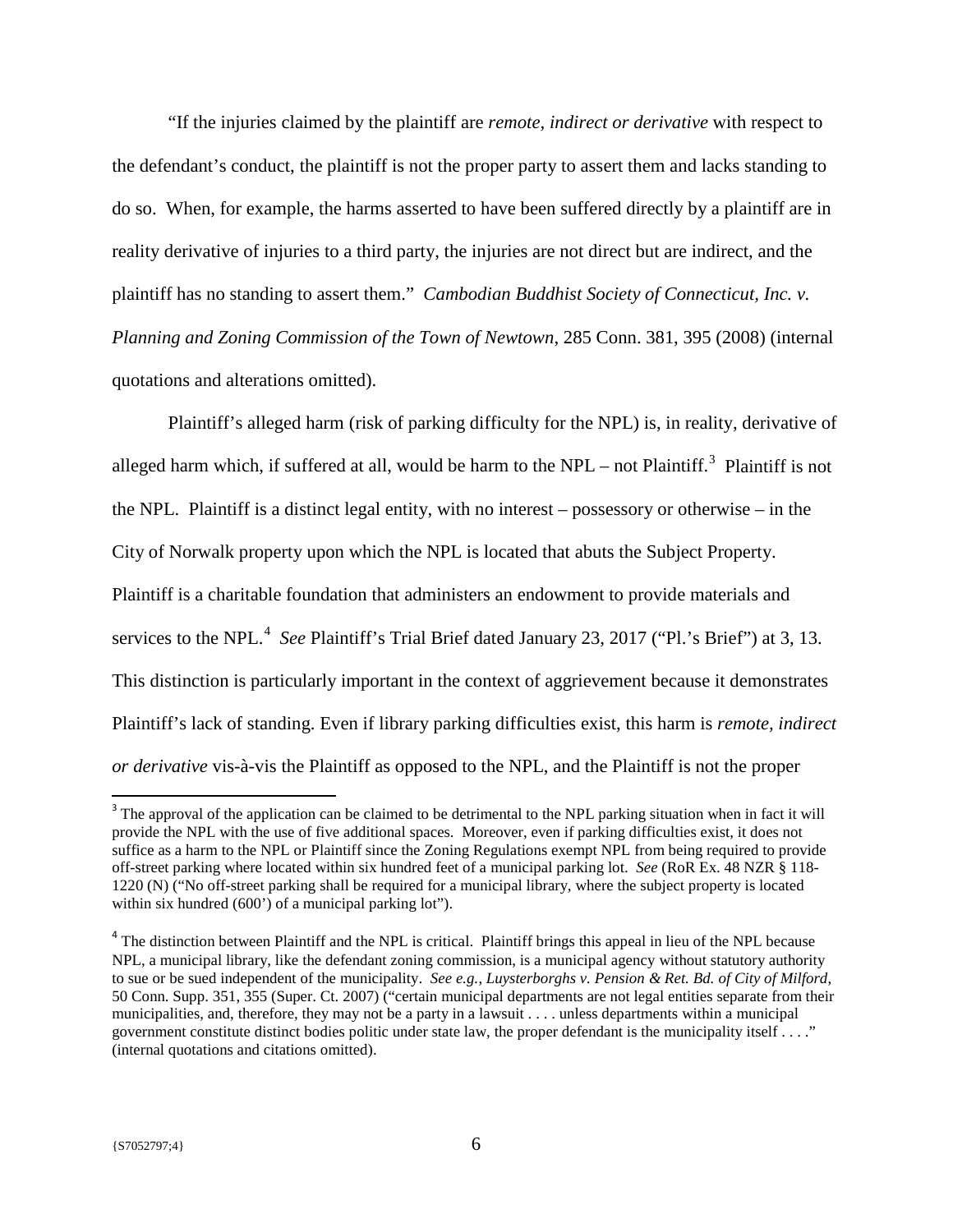party to commence this appeal. Plaintiff avoids this critical distinction in its brief and repeatedly refers to itself and the NPL interchangeably where convenient. For example, Plaintiff refers to patrons of the NPL as "Plaintiff's patrons", NPL's parking lot as "Plaintiff's parking lot" as though Plaintiff is the NPL. *See e.g.*, Pl.'s Brief at pp. 5, 15, 16. Plaintiff is not the NPL. Plaintiff owns no land, has no parking lots and has no patrons. Plaintiff is a charitable foundation.

As a foundation, Plaintiff must satisfy an additional test to show classical aggrievement. To evaluate the standing of an association or entity, such as Plaintiff, Connecticut has adopted the federal test for representational standing articulated in *Hunt v. Washington State Apple Advertising Commission,* 432 U.S. 333, 343 (1977). *See*, *Fort Trumbull Conservancy, LLC v. City of New London*, 265 Conn. 423, 434-435 (2003). "Under that test, [a]n association has standing to bring suit on behalf of its members when: (a) its members would otherwise have standing to sue in their own right; (b) the interests it seeks to protect are germane to the organization's purpose; and (c) neither the claim asserted nor the relief requested requires the participation of individual members in the lawsuit." (Internal quotation marks omitted.) *Connecticut Associated Builders & Contractors v. Hartford,* 251 Conn. 169, 185 (1999). Therefore, Plaintiff must meet the two-part test for classical aggrievement in the context of the additional three-part test for representational standing. *See e.g., Fort Trumbull Conservancy, LLC*, 265 Conn. at 428, 434-435 (plaintiff limited liability corporation was required to meet associational standing in addition to classical aggrievement).Plaintiff fails to establish representational standing as a threshold matter but, in any event, also fails to establish classical aggrievement in its own right under the conventional two-part test.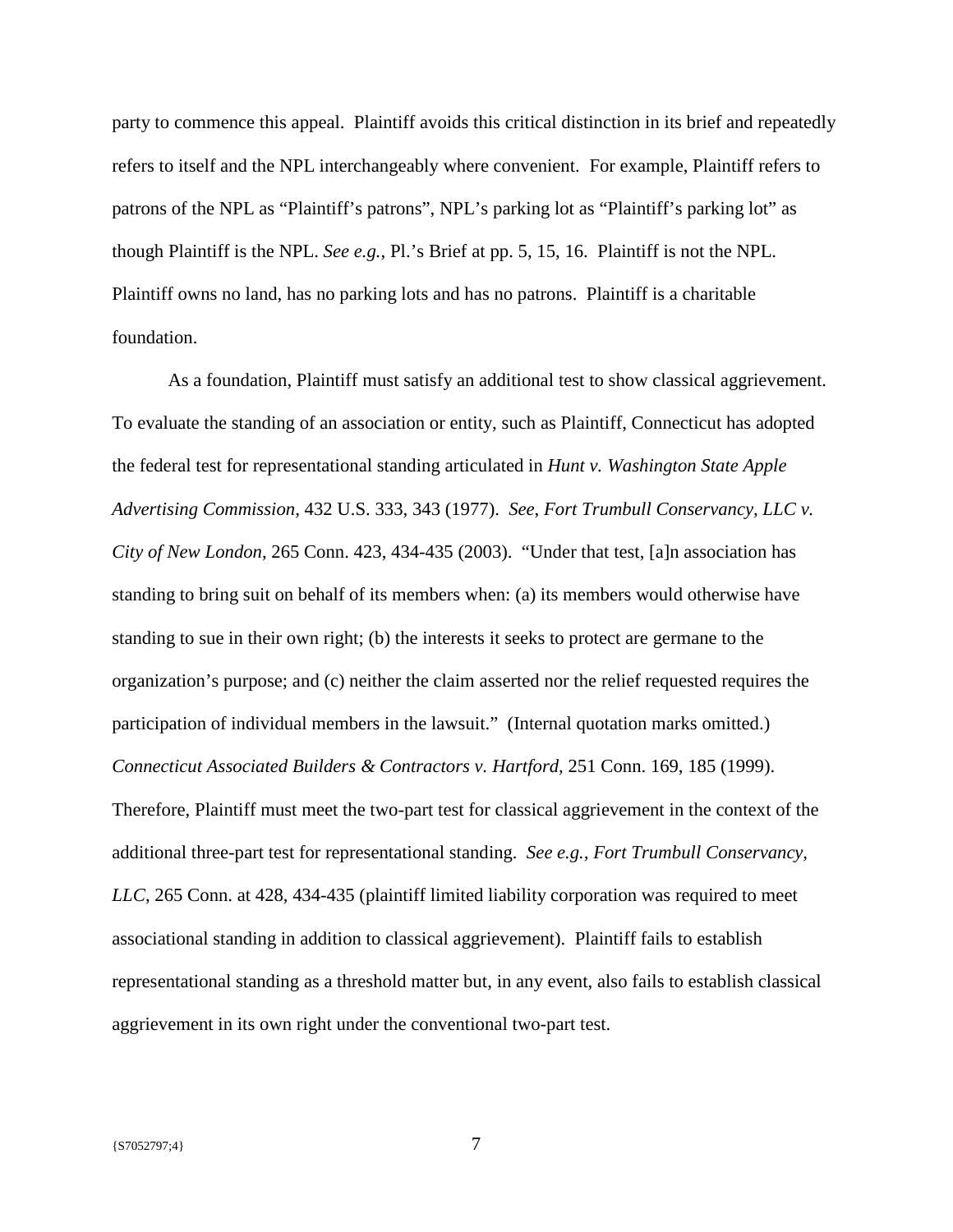#### 1. **Plaintiff fails to establish representational standing**

Plaintiff does not assert any allegations concerning its *members* or allege that any of its *members* have standing to bring this appeal in their own right. Therefore, Plaintiff cannot meet the first prong of the representational standing test. The plaintiff in *Fort Trumbull Conservancy, LLC v. City of New London*, 265 Conn. 423, 428 (2003) was a limited liability corporation formed to preserve, conserve, maintain and protect the continuity, historic importance, environment and legal status of the Fort Trumbull area. The defendant moved to dismiss the complaint for lack of standing. *Id.* at 425. The plaintiff claimed standing to maintain the action arguing that its members, who resided in the area affected by the development plan, were "imminently threatened" by the implementation of that allegedly unconstitutional and otherwise unlawful plan. *Id.* at 434. The Court concluded that this allegation was insufficient to demonstrate classical aggrievement because the plaintiff's complaint contained no allegation of any *specific and direct injury* that the plaintiff's members suffered or were likely to suffer as a result of the alleged constitutional infirmities and violations. *Id.* at 435. In other words, the plaintiff failed to demonstrate how its members had been "specially and injuriously affected" by the defendants' conduct and therefore lacked standing. *Id*.; *see also, Meriden Concerned Citizens, LLC v. City of Meriden*, CV030284428, 2003 WL 22708667 (Conn. Super. Ct. Nov. 3, 2003) (holding plaintiff failed to satisfy the first prong of the *Hunt* test because it failed to demonstrate that any of its individual members would have standing). Plaintiff here lacks standing to bring this appeal for the same reasons. Plaintiff fails to assert any allegations concerning any individual members and fails to establish or even allege that any of its individual members have been "specially and injuriously affected" by the Application's approval. Therefore, Plaintiff lacks representational standing to bring this action.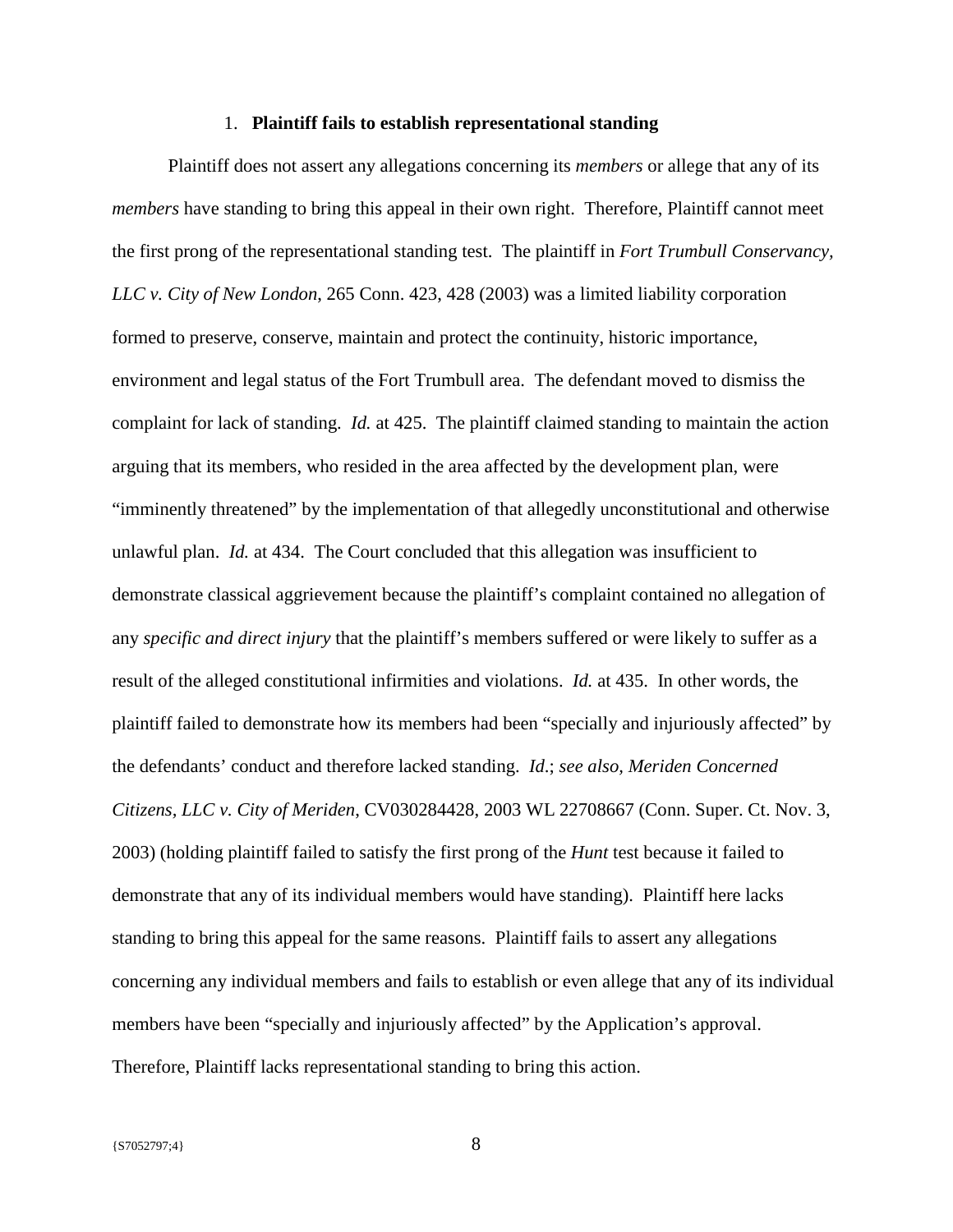### 2. **Plaintiff fails to establish classical aggrievement under the conventional two part test**

Even if Plaintiff met the standing test for an association – which it has not – Plaintiff fails to satisfy the two prong test for classical aggrievement. Plaintiff cannot articulate what specific, personal and legal interest in the controversy it has as opposed to the general interest of all members of the community, or how that specific, personal and legal interest has been injuriously affected.

## **i. Plaintiff has no specific, personal and legal interest**

With respect to the first prong, Plaintiff claims that it has a specific personal and legal interest in the NPL property because "the impact of this development on parking, perhaps the chief challenge for the Plaintiff to overcome in performing its function, together with the fact that the Application sets aside five spaces for use by the Library, constitutes a specific, personal and legal interest in the subject matter of the decision." Pl.'s Brief at p. 16. Plaintiff fails to establish how this is a specific, personal and legal interest at stake that is different from the interests shared by all members of the community. Available parking for library patrons is a matter of concern shared by all members of the community – not a specific personal *and legal interest* unique to Plaintiff. *See Fort Trumbull Conservancy, LLC*, 265 Conn. at 430-431. The fact that Plaintiff is a charitable benefactor of the library and financially contributes to its programs does not transform a general concern into a specific, personal and legal interest. Simply put, Plaintiff does not have a legal interest in the NPL's parking. Plaintiff has a general interest as do all members of the community.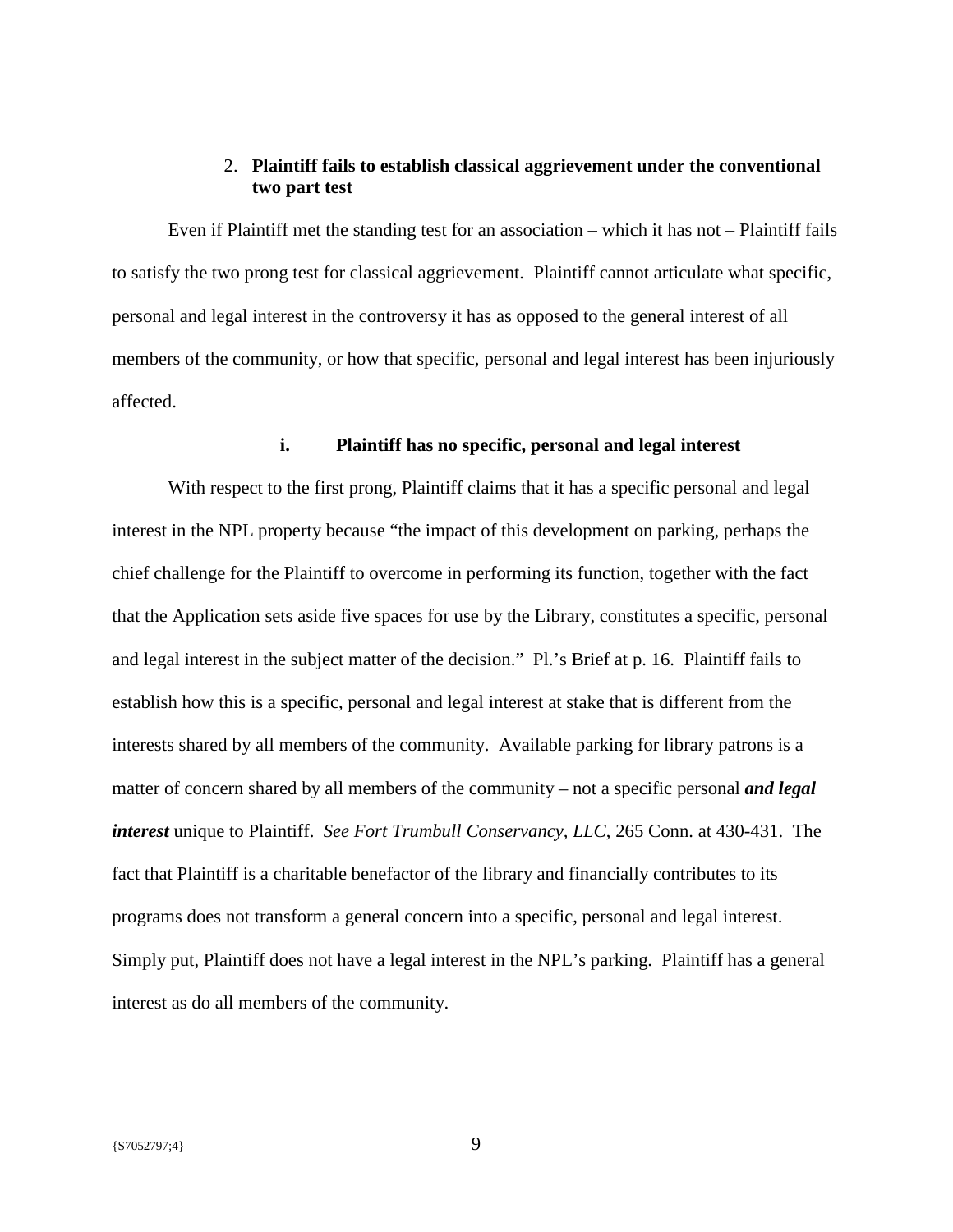### **ii. The Application has not specially and injuriously affected Plaintiff**

Second, Plaintiff claims that the approval of the Application has specially and injuriously affected its specific personal and legal interest in the controversy insofar as there is an alleged "*possibility* of an adverse effect" because residents of the proposed building "will take spaces not included within the Application" thereby "rendering Plaintiff's programming use untenable." Pl.'s Brief at p. 17. Thus, Plaintiff argues, as a benefactor of the NPL, "it is reasonably foreseeable *and possible* that Plaintiff will suffer a significant negative impact as a result of the approval of the Application". Plaintiff's Brief at p. 16. This assertion strains credulity and Plaintiff does not specify what negative impact it will suffer. Nor does Plaintiff articulate *how* its purported specific personal interest will be specially and injuriously affected or claim any specific injury *to itself* beyond a general speculative notion that the Library will attract fewer patrons if the Application is approved. This purported injury is far too attenuated to confer standing on Plaintiff. Even assuming for purposes of argument that fewer patrons would use the NPL if the Application is approved – which Defendant denies – Plaintiff will not suffer *any* injury. For example, Plaintiff does not claim that its administration of its endowment will be impacted whatsoever. "The Plaintiff is a non-stock corporation which was organized for the purpose of establishing and administering an endowment to provide materials and program services to the Norwalk Public Library System that go beyond what is available through public funding . . . ." Pl.'s Brief at p. 3. Moreover, as part of the approved site plan, the NPL will actually gain use of five (5) additional parking spaces which are not presently available to the patrons of the NPL. (RoR Ex. 43 at pp. 12-13, 18, 73; RoR Ex. 42 at p. 4).

 Plaintiff relies upon *Moutinho v. Planning & Zoning Comm'n of City of Bridgeport*, 278 Conn. 660 (2006), and cases cited therein, to argue that its general indirect interest and vague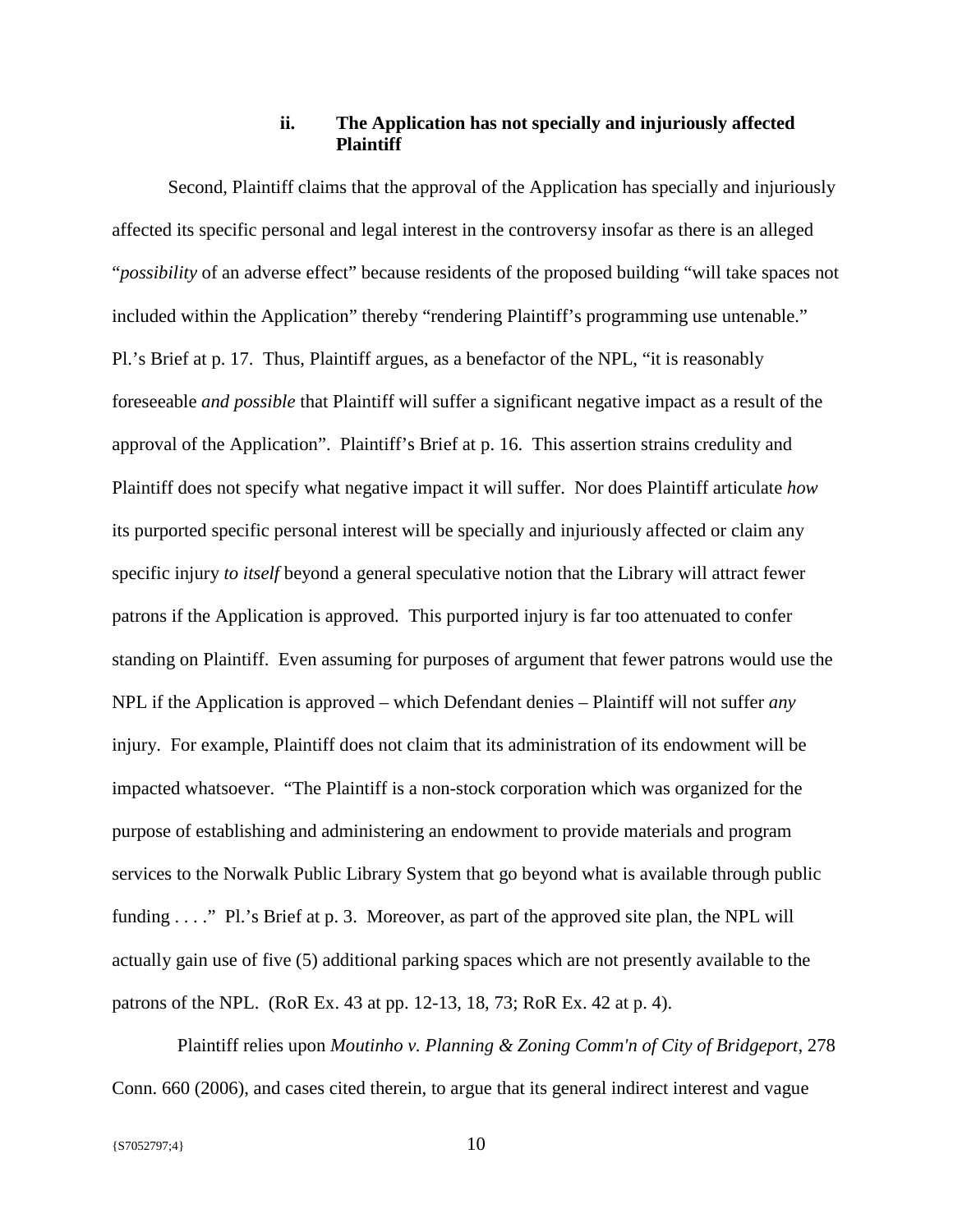alleged injury are sufficient to establish classical aggrievement. However, *Moutinho* and the cases cited therein are distinguishable because they all involve some agreement *to use* the underlying property; in this instance, Plaintiff does not have an agreement to use the NPL property or the Subject Property. (RoR Ex. 43 at p. 19) ("[D]oes the library have any rights or lease or any agreement that allows them to park on this site currently? No."). Plaintiff has no legal interest in the Subject Property or the NPL property. Plaintiff merely contributes funding for services to the Norwalk library system including its library branches that are not in proximity to the Subject Property.

In *Moutinho*, our Supreme Court held that the non-owner applicant was classically aggrieved because he had an oral agreement that the parties intended to abide by for a long-term lease of the underlying property *contingent on approval of the application*. *Moutinho*, 278 Conn. at 669-670. Thus, the non-owner applicant was held to be either a lessee or licensee with a substantial and legitimate interest. *Id.* Significantly, Moutinho was the applicant and had a possessory interest in the property by virtue of the agreement, far more significant than the Plaintiff's alleged interest here. Plaintiff is not the applicant and has no possessory interest or other nexus to the property apart from administering an endowment to benefit the real property user, the NPL.

In *Moutinho* the Court also analyzed *DiBonaventura v. Zoning Board of Appeals*, 24 Conn. App. 369, 588 A.2d 244, *cert. denied*, 219 Conn. 903, 593 A.2d 129 (1991). In *DiBonaventura*, a father and son appealed the denial of a zoning approval for a used car dealership. The father owned the land and he and his son had an informal agreement that the son would manage the car dealership located on the property. *DiBonaventura*, 24 Conn. App. at 370-71. The Appellate Court held that although the son did not have a legally enforceable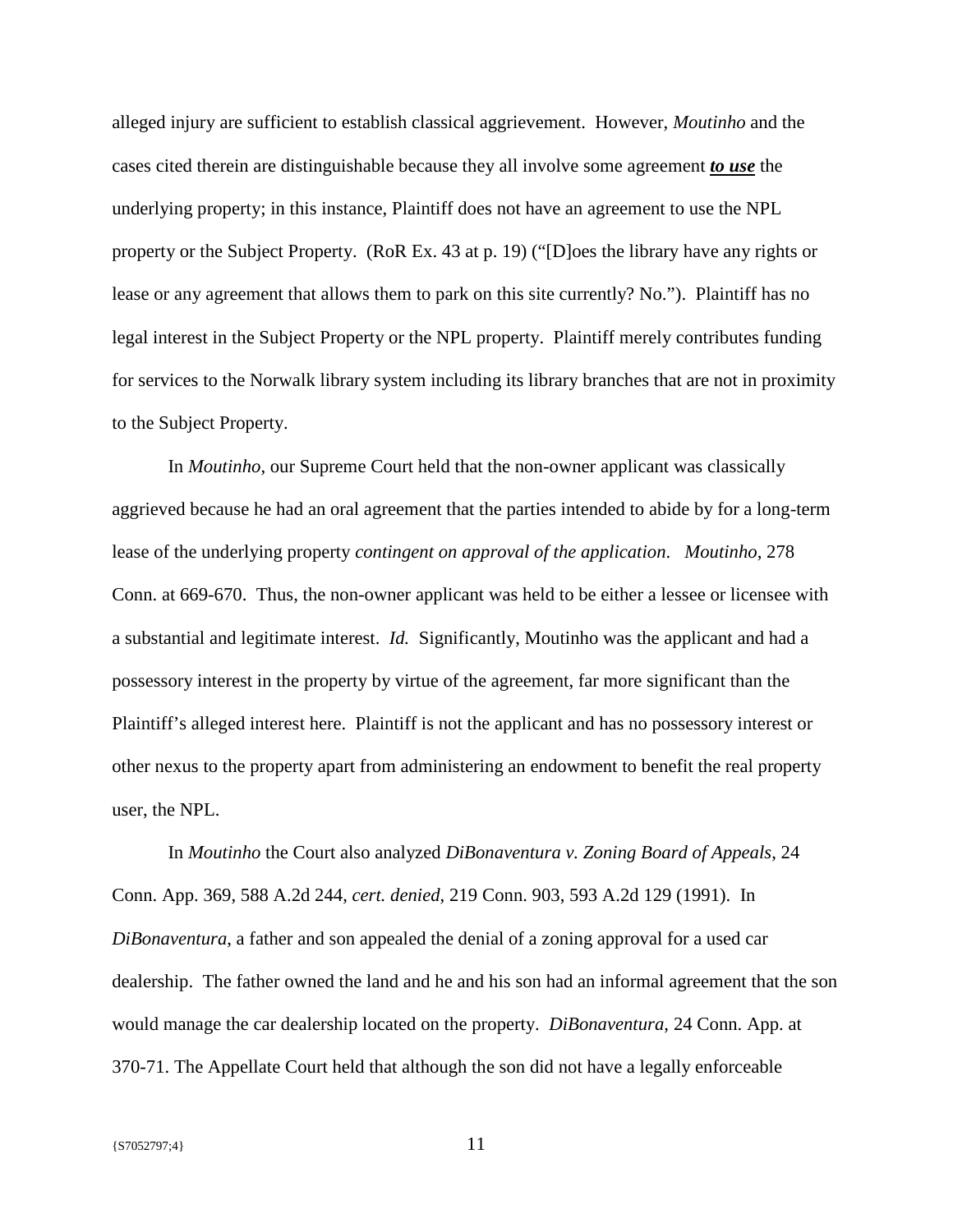interest in the property he was classically aggrieved because the family agreement to use the property created a sufficient interest in the property. *Id.* at 376-77. Again, as in *Moutinho,* the son in *DiBonaventura* was the applicant and had a possessory interest in the use of the underlying property by virtue of the agreement, far more significant than the Plaintiff's purported interest here. Plaintiff has no possessory interest in the NPL property.

In *Moutinho*, the Court reasons that *DiBonaventura* stands for the proposition that "a landowner and a nonowner *developer* need not have a written, legally enforceable agreement when other facts, such as the existence of a credible, oral agreement, establish that the *developer* has a specific, personal stake in the property." *Moutinho*, 278 Conn. at 668-69. (Emphasis added). Plaintiff attempts to analogize the facts of this case to that proposition. However, the facts in *Moutinho* and *DiBonaventura* are wholly unlike those in the instant dispute. In *Moutinho* and *DiBonaventura*, the aggrieved party was the applicant and there was an agreement establishing a possessory use interest in the property. The possessory interest in use of the property was the critical factor that provided the basis for the required *personal* stake required for classical aggrievement in both *Moutinho* and *DiBonaventura*. Those facts do not exist here. Plaintiff is not the applicant. There is no agreement providing Plaintiff any interest in the NPL property. Plaintiff has no possessory interest in use of the NPL property. Plaintiff's only nexus to the NPL property is its administration of an endowment to benefit the NPL. This is too indirect, too remote of a connection to suffice for aggrievement under our case law.

#### **II. STANDARD OF REVIEW**

Connecticut General Statutes section 8-3 provides, "A site plan may be modified or denied only if it fails to comply with requirements already set forth in the zoning or inland wetlands regulations." The Norwalk Zoning Regulations pertaining to site plan review similarly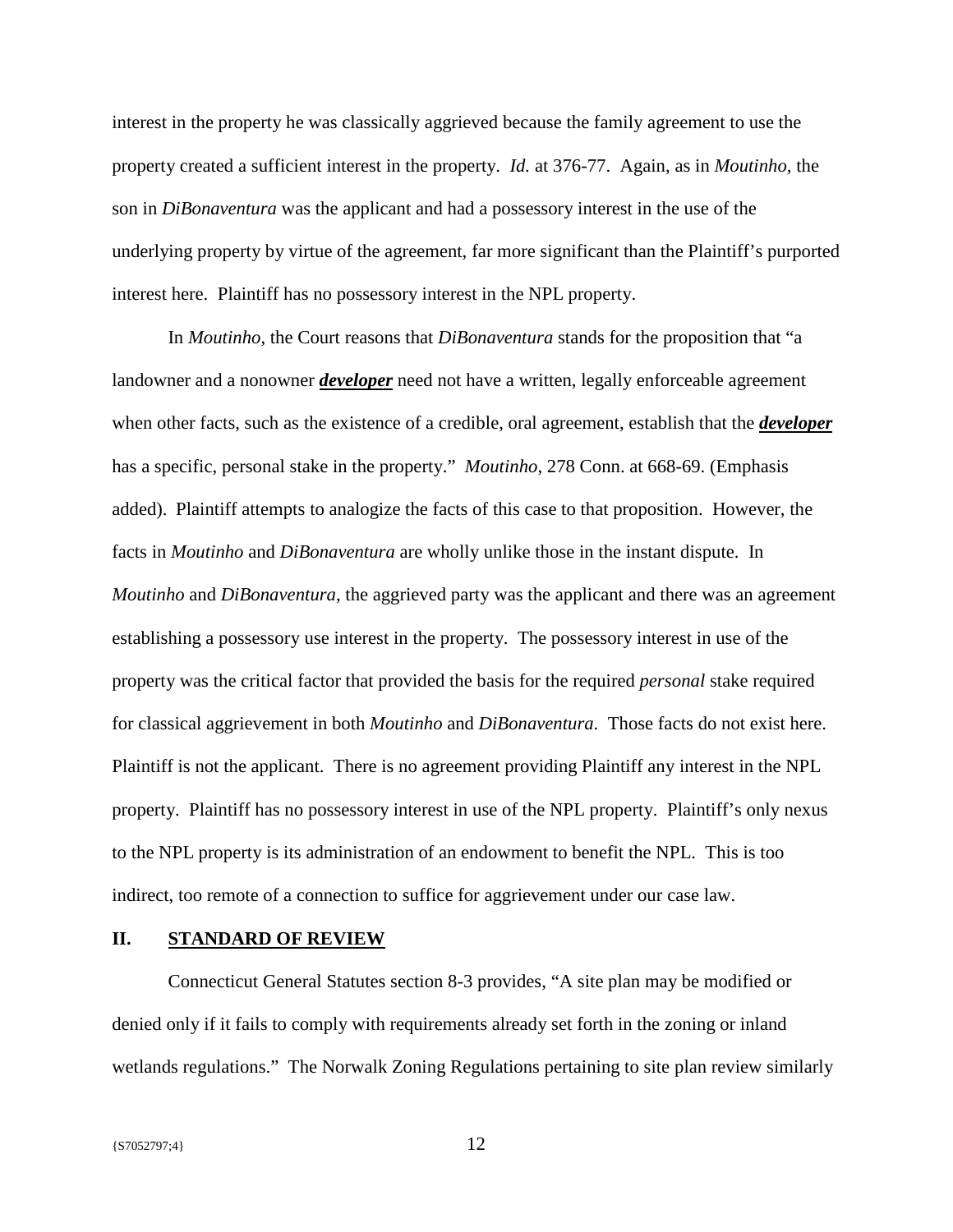provide, "Applications which comply with these regulations shall be approved or modified and approved by the Commission." (RoR Ex. 49, NZR §118-1451 (B)(4)). "A site plan may be modified or denied only if it fails to comply with requirements already set forth in these regulations." (RoR Ex. 49, NZR §118-1451 (B)(6)). The Commission approved the Application as of right, consistent with these principles.

It is axiomatic that the review of site plan applications is an administrative function of a planning and zoning commission. *Norwich v. Norwalk Wilbert Vault Co.,* 208 Conn. 1, 12, 544 A.2d 152 (1988). When a zoning commission is functioning in such an administrative capacity, a reviewing court's standard of review of the commission's action is limited to whether it was illegal, arbitrary or in abuse of discretion. *Clifford v. Planning & Zoning Commission,* 280 Conn. 434, 440, 908 A.2d 1049 (2006); *see also, Loring v. Planning & Zoning Comm'n of Town of N. Haven*, 287 Conn. 746, 756 (2008).

In reviewing a decision of a zoning board, a reviewing court is bound by the substantial evidence rule, according to which, [c]onclusions reached by [the board] must be upheld by the trial court if they are reasonably supported by the record. The credibility of the witnesses and the determination of issues of fact are matters solely within the province of the [board]. ... The question is not whether the trial court would have reached the same conclusion, but whether the record before the [board] supports the decision reached.... If a trial court finds that there is substantial evidence to support a zoning board's findings, it cannot substitute its judgment for that of the board.... If there is conflicting evidence in support of the zoning commission's stated rationale, the reviewing court ... cannot substitute its judgment as to the weight of the evidence for that of the commission.... The agency's decision must be sustained if an examination of the record discloses evidence that supports any one of the reasons given.

*Loring v. Planning & Zoning Comm'n of Town of N. Haven*, 287 Conn. 746, 756–57 (2008)

*quoting Vine v. Zoning Board of Appeals,* 281 Conn. 553, 559–60, 916 A.2d 5, on remand, 102

Conn.App. 863, 927 A.2d 958 (2007). (Internal quotation marks omitted.) Applying the

foregoing in the instant case establish that the Commission's approval must be affirmed.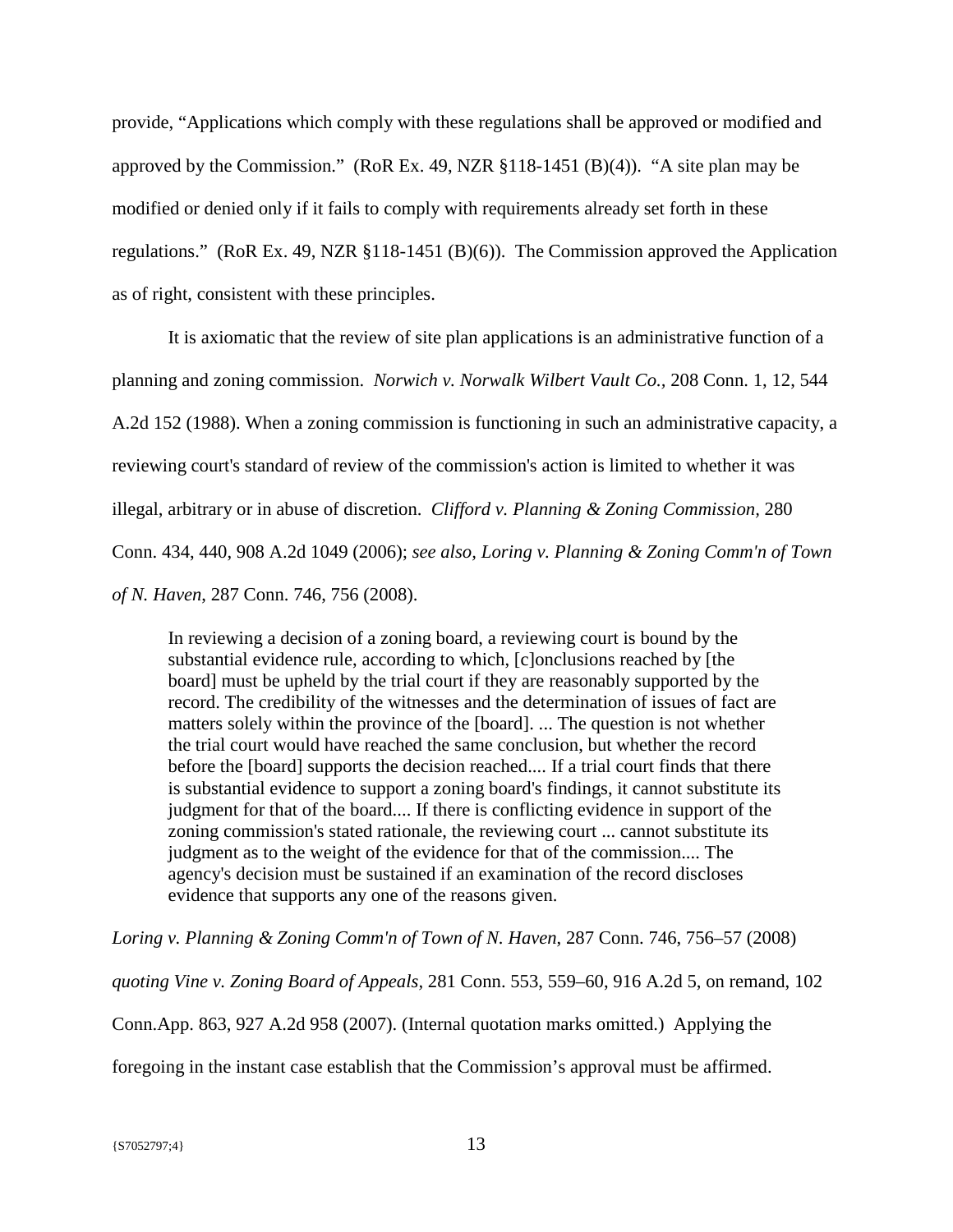# **III. APPROVAL OF THE APPLICATION MUST BE AFFIRMED BECAUSE THE RECORD REVEALS THAT THE APPLICATION COMPLIES WITH THE ZONING REGULATIONS AS FOUND BY THE COMMISSION**

### **A. The Application Provides the Required Parking**

Plaintiff incorrectly asserts that the Application lacks the legally required parking suggesting that the off premises parking at 3 and 5 Mott Avenue are insufficient in dimensional size and therefore fail to conform to the Zoning Regulations. The record contradicts this assertion. Furthermore, the Court need not consider Plaintiff's argument because Plaintiff failed to raise it before the Commission. (RoR Ex. 43 at p. 8) ("The parking is completely consistent with the regulations and meets the regulations Section 118-1220, particularly Sections G and H, which allow for off-site parking as we've proposed"); (RoR Ex. 43 at p. 20) ("be cognizant that they do meet the parking requirements for the site . . . I don't expect we're going to hear any testimony that they don't meet what's under our regs that is required parking for the site. They are allowed to use the offsite parking, which they are making use of. . . ."). The Zoning Regulations allow for use of offsite parking where the uses are complementary. (*Id.*); (RoR Ex. 49, NZR §118-1220 (G)-(H)). Here, as the record reflects, the proposed use of offsite parking at night and on weekends at 3 and 5 Mott Avenue is permitted because the parking complements the proposed use and does not conflict. (RoR Ex. 43 at p. 4); (RoR Ex. 42 at p. 2-3) ("So we're into that use of that space for use by the residential at night and weekends and office during the day, and out [sic] regulations allow that."). The parking at 3 and 5 Mott Avenue is office use during the day. (RoR Ex. 43 at p. 4). The proposed use by the Defendant is at night and weekends so it is a complementary use of existing parking lots that complies with the requirements of the Zoning Regulations. (RoR Ex. 43 at p. 4); (RoR Ex. 45 at pp. 2, 6); (RoR Ex. 46 at p. 3).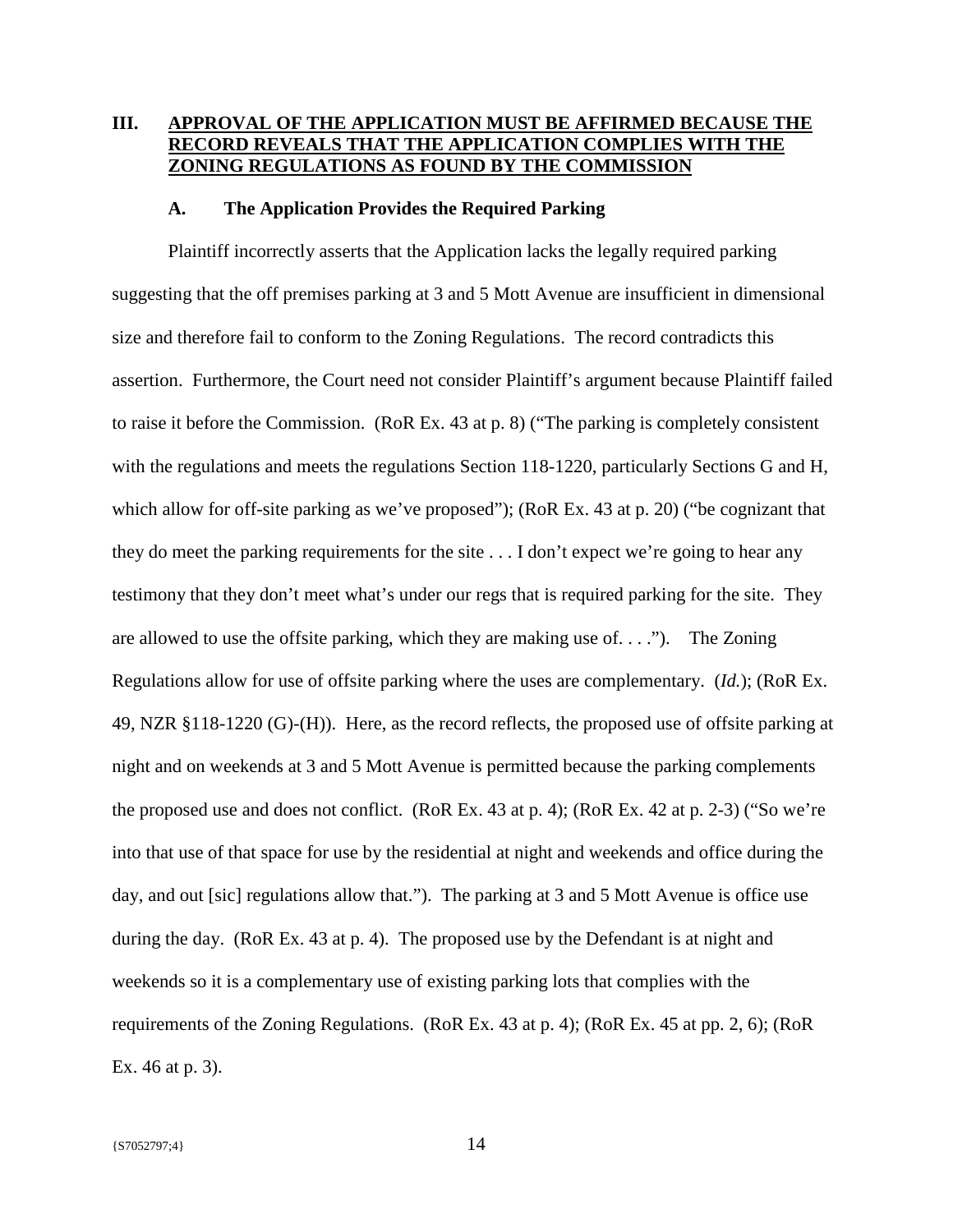Contrary to the long-standing precedent controlling a court's review of a record appeal such as this, Plaintiff improperly attempts to incorporate evidence outside the record – counsel's own inexact, unverified measurements – to suggest that the offsite parking is nonconforming with the Zoning Regulations and, therefore, the Application should have been denied. Counsel claims that his measurements of the survey map (RoR Ex. 48, C-1.1), indicate that the dimensional size of the parking areas are not big enough. The Court need not consider this argument, but it is meritless in any event.

There is nothing in the record to suggest that the parking lots at 3 and 5 Mott Avenue were nonconforming. All required municipal departments reviewed the project and signed off on it. (RoR Ex. 33); (RoR Ex. 43 at p. 23); (RoR Ex. 42 at p. 4). Plaintiff could have raised this issue before the Commission prior to or at the public hearing but did not as indicated by the lack of citation to the record. Plaintiff belatedly attempts to introduce counsel's measurements, which is evidence outside the record. The Court previously considered this issue and held that allowing this evidence was an impermissible expansion of a zoning record because Plaintiff could have but failed to raise these alleged violations and discrepancies with the Commission prior to or during the public hearing. *See* Order dated January 19, 2017 (Entry # 106.01). Even if this untimely argument were correct – which it is not – the offsite parking at 3 and 5 Mott Avenue were existing uses. Even though there is nothing in the record to suggest that 3 and 5 Mott Avenue were nonconforming uses, even if they were, the parking complements the proposed use and does not conflict. Therefore, it would not be "enlarged, extended or altered." (RoR Ex. 49, NZR §118-800 (C) (1)). Accordingly, the Application provides the required parking.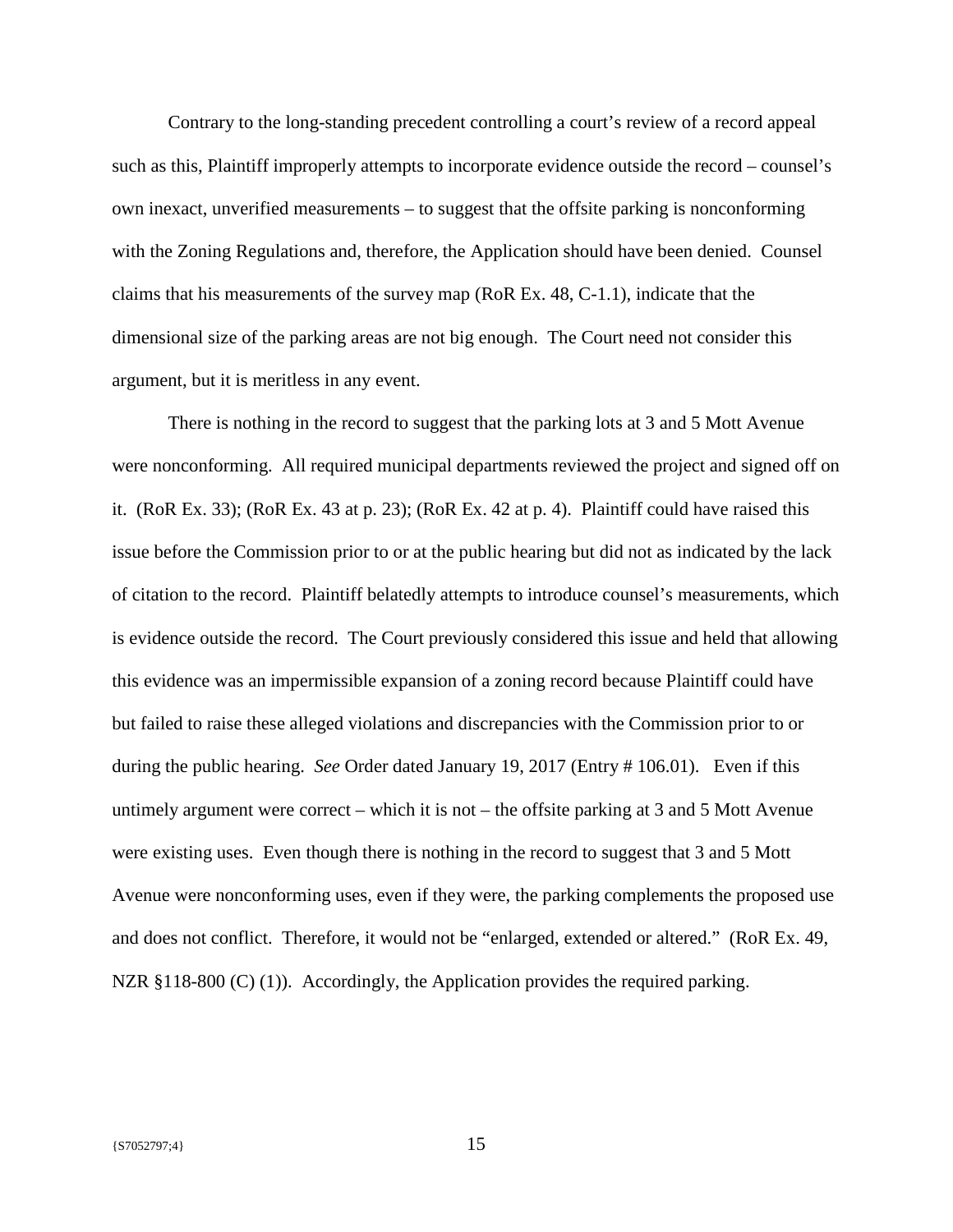### **B. The Application Meets the Required Setbacks**

Plaintiff misconstrues Zoning Regulations  $\S 118-504$  (C)(1)(a)[2] to suggest that the proposed plan fails to meet the required setbacks because it purportedly "exceeds the 50% threshold of NZR §118-504 (C)(1)(a)[2]." In contrast to Plaintiff's argument, that section does not limit the square feet of all floors above the first floor to 50% of the first floor as Plaintiff suggests. Rather, in Subarea B (the relevant subarea) that section limits the uses set forth in [a] through [d] to 50% or less of the first floor. In other words, the uses set forth in subparagraphs [a] through [d] may make up only half of the first floor. That section does not speak to the square feet requirements of other floors. If Plaintiff's interpretation were correct, it would yield the absurd result that the combined square feet of every floor above the first floor could never exceed 50% of the square feet of the first floor. That is not the intention. Rather, that subsection contemplates that only half the first floor may be used for those enumerated uses. Here, the proposal conforms with this section because the building is being built atop existing on-grade parking and, therefore, "[t]he first floor is parking." ROR 43 at pg. 7. Therefore, no portion of the first floor is being used for multifamily dwellings.

### **C. No Special Permit was Required for the Parking Located at 3 and 5 Mott Avenue or Below the Proposed Building**

Plaintiff makes the novel argument that by using existing parking lots for complementary parking (as expressly permitted under the Zoning Regulations), somehow "changed the character of the use" to an off-street parking facility requiring a special permit because it now supports the parking requirements of another property. As a threshold matter, the Court need not even consider this argument because Plaintiff could have but failed to raise it before the Commission. But even if the Court does consider this argument, it is meritless. The record does not reflect a special permit for any of the parking proposed in the Application because none was required.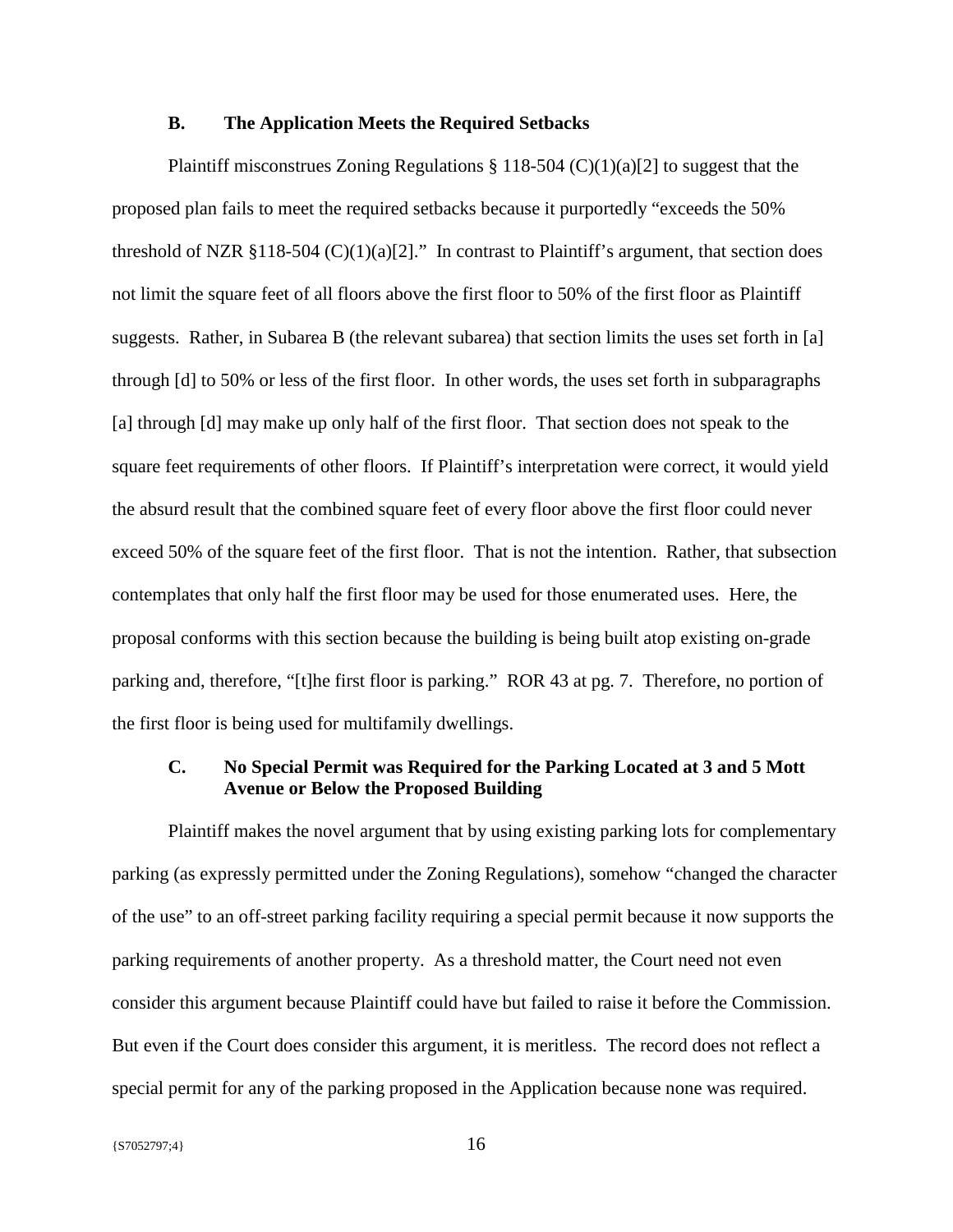The proposed parking sites located at 3 and 5 Mott Avenue did not require a special permit because, as discussed above, such a complementary use is expressly permitted pursuant to the Zoning Regulations as the record reflects. (RoR Ex. 42 at p. 2-3); (RoR Ex. 43 at pp. 4, 8, 20); (RoR Ex. 45 at pp. 2, 6); (RoR Ex. 46 at p. 3); (RoR Ex. 49, NZR §118-1220 (G), (H)). Furthermore, the off-site parking provided and allowed is an accessory use to the primary use – office – that exist at 3 and 5 Mott Avenue. (*Id.).* Moreover, the existing surface level parking above which the proposed building will be built did not require a special permit either and as indicated above, all required municipal departments reviewed the project and signed off on it. (RoR Ex. 43 at p. 23); (RoR Ex. 42 at p. 4). Plaintiff incorrectly asserts that the "NZR requires that all buildings containing a parking facility have a special permit. NZR  $\S 118-504$ .C(1)(b)[1]." Pl.'s Brief at 25. However, careful review of (RoR Ex. 49) NZR §118-504 C(1)(b)[1] contrasted with §118-504 C(1)(a) reveals that that section does not stand for the proposition that *all buildings* containing a parking facility require special permit, but that a proposed principle use of the property as a parking facility would. The parking below the proposed building is not the principle use and  $\S118-504 \text{ C}(1)(a)$  controls. If Plaintiff's contention were correct, then all uses would require special permit applications since all require on-site parking, thereby eliminating all uses by site plan review. A special permit is required under the Zoning Regulations for an off-street parking facility only when that use is the primary or principal use. Plaintiff is merely trying to distort the issues to shoehorn in an argument that the parking sites are parking facilities requiring a special permit. This is not the case.

## **D. The Long-Term Parking Agreements Do Not Constitute Restrictions on Use in Violation of the Zoning Regulations**

Plaintiff misconstrues Zoning Regulations § 118-1220 (E) to argue that the long-term parking agreements with respect to the complimentary parking the Application utilizes at 3 and 5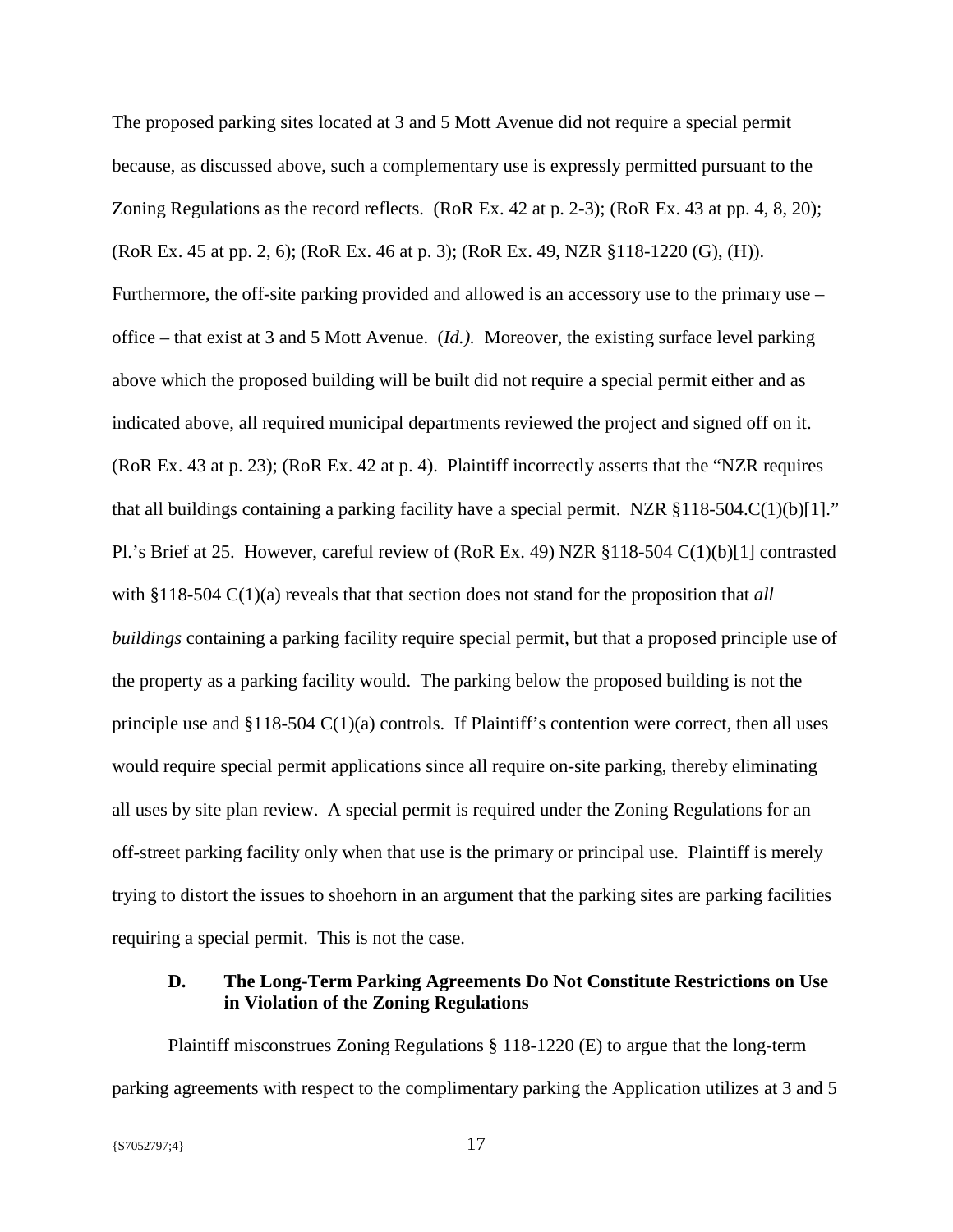Mott Avenue create an impermissible restriction on use.<sup>[5](#page-17-0)</sup> Again, the Court need not take this issue up because Plaintiff could have but failed to raise this issue before the Commission. Regardless, this argument is meritless. The Application contemplates off-premises complimentary parking located at 3 and 5 Mott Avenue pursuant to Zoning Regulations § 118- 1220 (G) and (H). Zoning Regulations § 118-1220 (E) contemplates on-premises parking *facilities*, shared among two or more distinct uses. That portion of Zoning Regulations § 118- 1220 (E) recited in Plaintiff's brief prohibits restricting the use of particular parking spaces for a specific office, retail, or residential units in an on-premise parking facility shared among two or more distinct uses. (RoR Ex. 49, NZR §118-1220 (E)). That is not what the Application contemplates. Rather, as reflected by the record, the Application contemplates taking advantage of complimentary parking as is expressly permitted by the Zoning Regulations pursuant to § 118- 1220 (G) and (H). (RoR Ex. 42 at p. 2-3); (RoR Ex. 43 at pp. 4, 8, 20); (RoR Ex. 45 at pp. 2, 6); (RoR Ex. 46 at p. 3); (RoR Ex. 49, NZR §118-1220 (G), (H)).

Plaintiff next makes the confounding argument that the record contains no long-term parking agreement for the 21 parking spaces to be provided at 5 Mott Avenue. The long term parking agreement providing for 21 parking spaces at 5 Mott Avenue is exhibit 17 of the return of record. (RoR Ex. 17). The long term lease for 18 parking spaces at 3 Mott Avenue is exhibit 16 of the return of record. (RoR Ex. 16). Moreover, the Application was approved with the condition that the long term parking agreements for 3 and 5 Mott Avenue "be reviewed and approved by Corporation Counsel and placed in the Land Records." (RoR Ex. 11).

<span id="page-17-0"></span> <sup>5</sup> Zoning Regulations § 118-1220 (E) sets forth the calculation for the number of parking spaces the proposal requires setting out the mixed use parking overlap criteria. (RoR Ex. 49, NZR § 118-1220 (E)). Specifically, as indicated in the Note following the table "Mixed Use Parking Overlap Criteria" § 118-1220 (E) provides that the Mixed Use Parking Overlap Criteria "[m]ust reduce the larger by the percent listed, but not more than the number provided by the lesser." Thus, the Application requires 90 parking spaces. *Cf.* (RoR Ex. 48 p. C-1) *with* (RoR Ex. 49, NZR § 118-1220 (E)).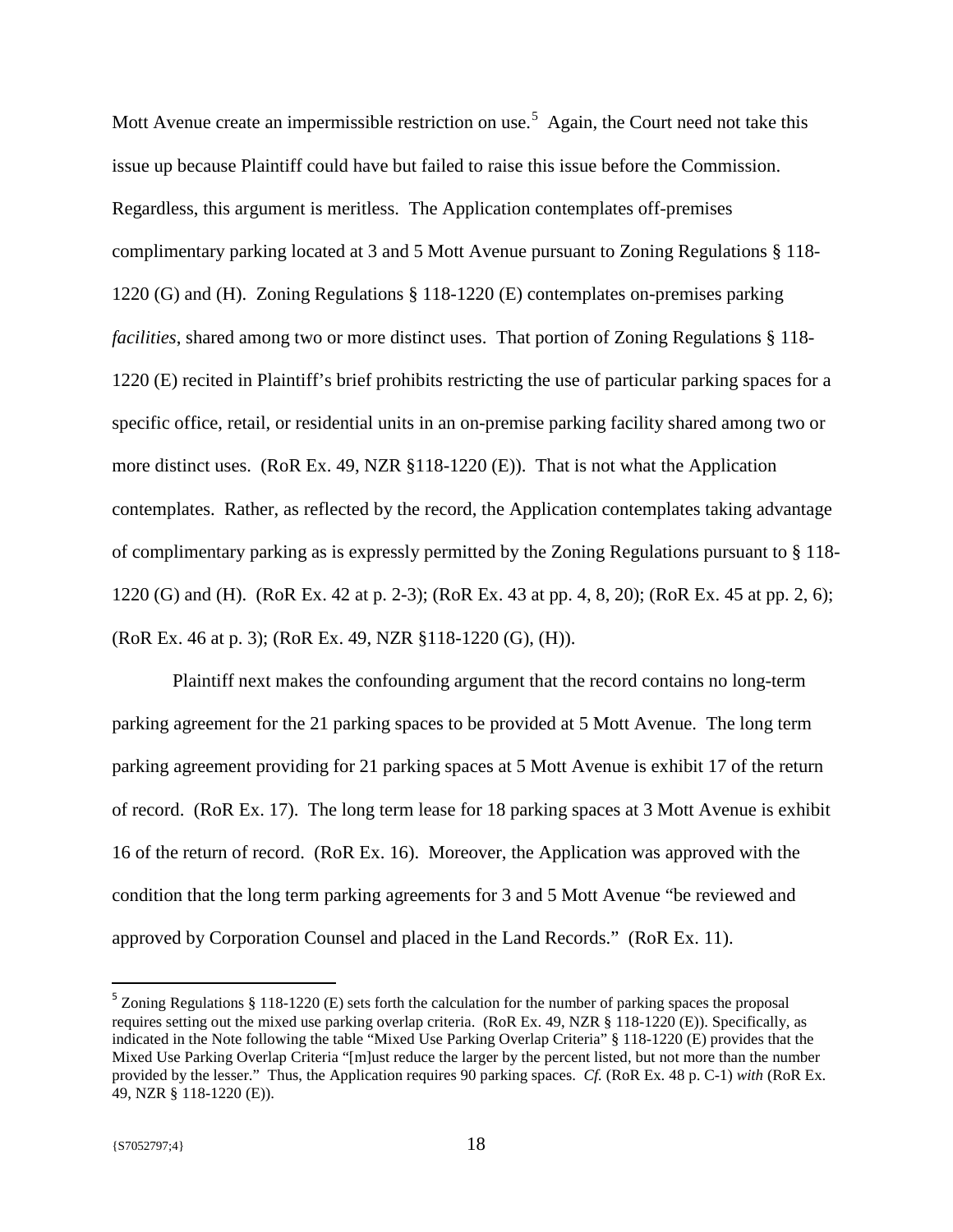## **E. The Application Conforms to Buffer Requirements of Zoning Regulations § 118-504(F)(1)**

Plaintiff misconstrues Zoning Regulations  $\S 118-504(F)(1)$  and argues that the Application does not conform to the Zoning Regulations. As a threshold matter, as discussed above, the ongrade surface parking that the proposed building will be built above is not a parking facility. (RoR Ex. 9 p. 2); (RoR Ex. 49, NZR § 118-504(F)(5)) ("A minimum ten-foot buffer is required for at-grade parking areas which abut a residence zone. Parking structures shall be subject to Subsection  $D(2)$  herein.") Therefore, Zoning Regulations § 118-504(F)(1) does not apply to the Application. However, even if it did, Plaintiff's argument fails because it ignores that for purposes of Zoning Regulations § 118-504(F)(1), the principle structure is the existing bank which is "between the [Belden Avenue] street line and all parking". (RoR Ex. 49, NZR §118- $504(F)(1)$ ).

## **IV. THE APPLICATION DOES NOT REQUIRE THE OWNER'S SIGNATURE TO CONFORM TO THE ZONING REGULATIONS**

The Zoning Regulations only require that the application be signed by the applicant. (RoR Ex. 49 NZR § 118-1451 (B)(1)). The owner's signature is required only where the applicant is not the owner. (RoR Ex. 49 NZR  $\S$  118-1451 (B)(1)) ("The Application shall be signed by the applicant and, *if the applicant is not the owner,* the owner of the property. If the applicant is unable to obtain the signature of the owner, the applicant *may* submit a letter of authorization signed by the property owner."). Here, there was no requirement for the owner to sign the application because the applicant is the owner so the owner's signature is unnecessary. The applicant was Defendant, 587 CT Ave, LLC. (RoR Exs. 1; 2; 3). The owner was 587 CT Ave, LLC. (*Id.*). The Application was signed by the applicant and owner, 587 CT Ave, LLC, by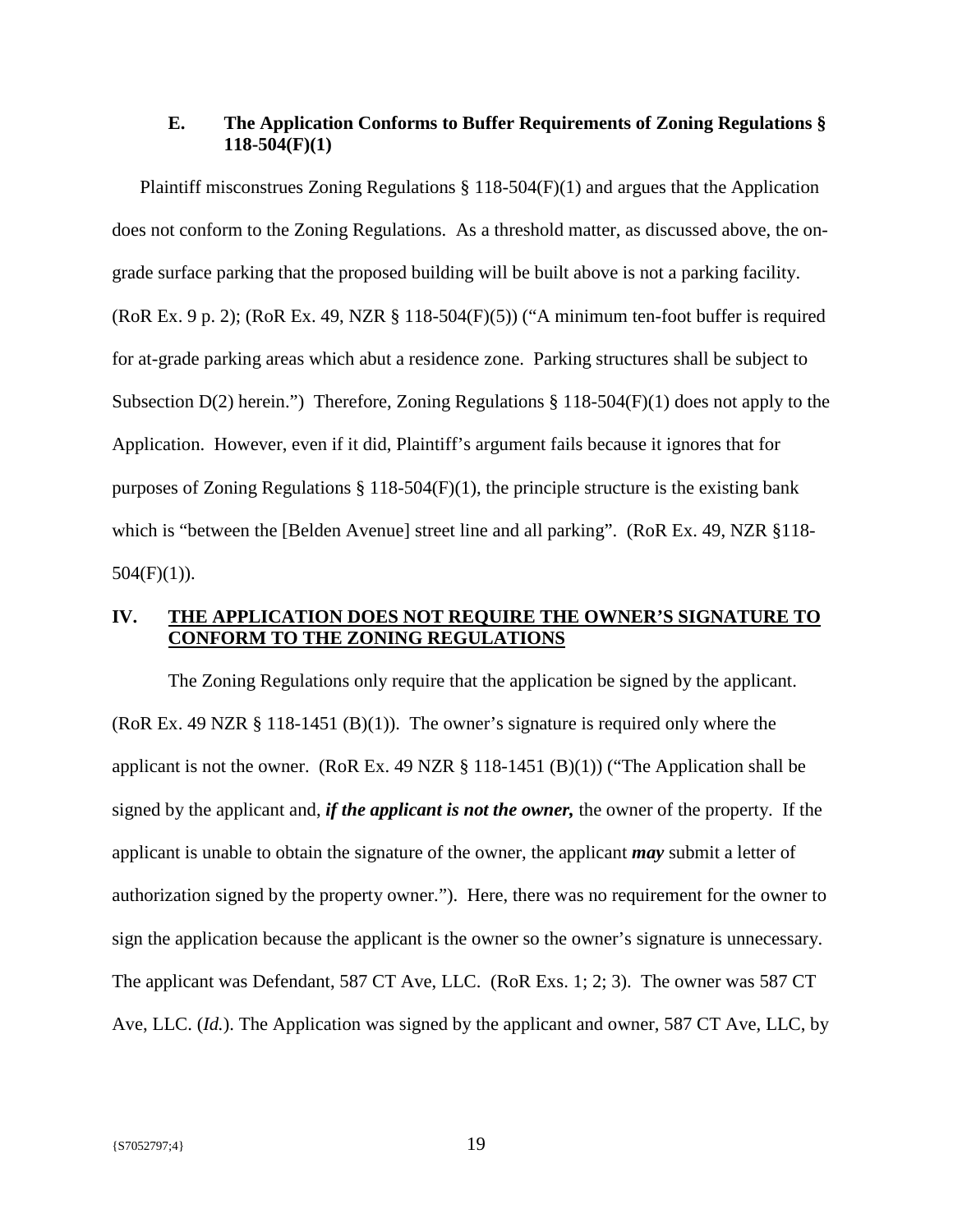and through its attorneys or record. (*Id.*). The Connecticut General Statutes do not require that the Application be signed by the owner.

There is no statutory prohibition against any person or firm filing an application as agent for someone else although the principal should be disclosed in the application. Attorneys often file as authorized agents for their clients, and this has the advantage of having all correspondence of the agency and its staff go directly to the attorney without bothering the property owner or party in interest.

Robert A. Fuller, 9 Conn. Prac., Land Use Law & Prac. § 15:8 (4th ed.). "Without a provision in the zoning regulations requiring the consent of the property owner to file an application for a site plan, the owner's consent is not necessary even though the form used by the commission has a space designated for a signature 'owner authorization.'" *Id.* In this instance, even though the Norwalk CAM application form includes a direction that if signed by an agent, a letter of authorization from the owner must accompany the application, this is not required by statute or the Zoning Regulations. (RoR Ex. 49 NZR § 118-1451 (B)(1)) ("The Application shall be signed by the applicant and, *if the applicant is not the owner,* the owner of the property. If the applicant is unable to obtain the signature of the owner, the applicant *may* submit a letter of authorization signed by the property owner.").

While the application form of the Commission requires the applicant to identify the property owner, there is no provision in the Norwalk Zoning Regulations requiring consent of the property owner for a zoning application of any kind, including a special permit. There is also no provision that the record title owner sign the application.

*Lea Manor Health Care Center, Inc. v. Health Resources of Norwalk, Inc.*, No. CV93 304437S, 1993 WL 499037, (Conn. Super. Ct.) (*Fuller, J.*).

Plaintiff relies upon *D.S. Associates v. Planning and Zoning Com'n of Town Prospect*, 27 Conn. App. 508, 607 A.2d 455 (1992), for the proposition that failing to have the Application signed by an owner or have written authorization of the owner is fatal to the Application.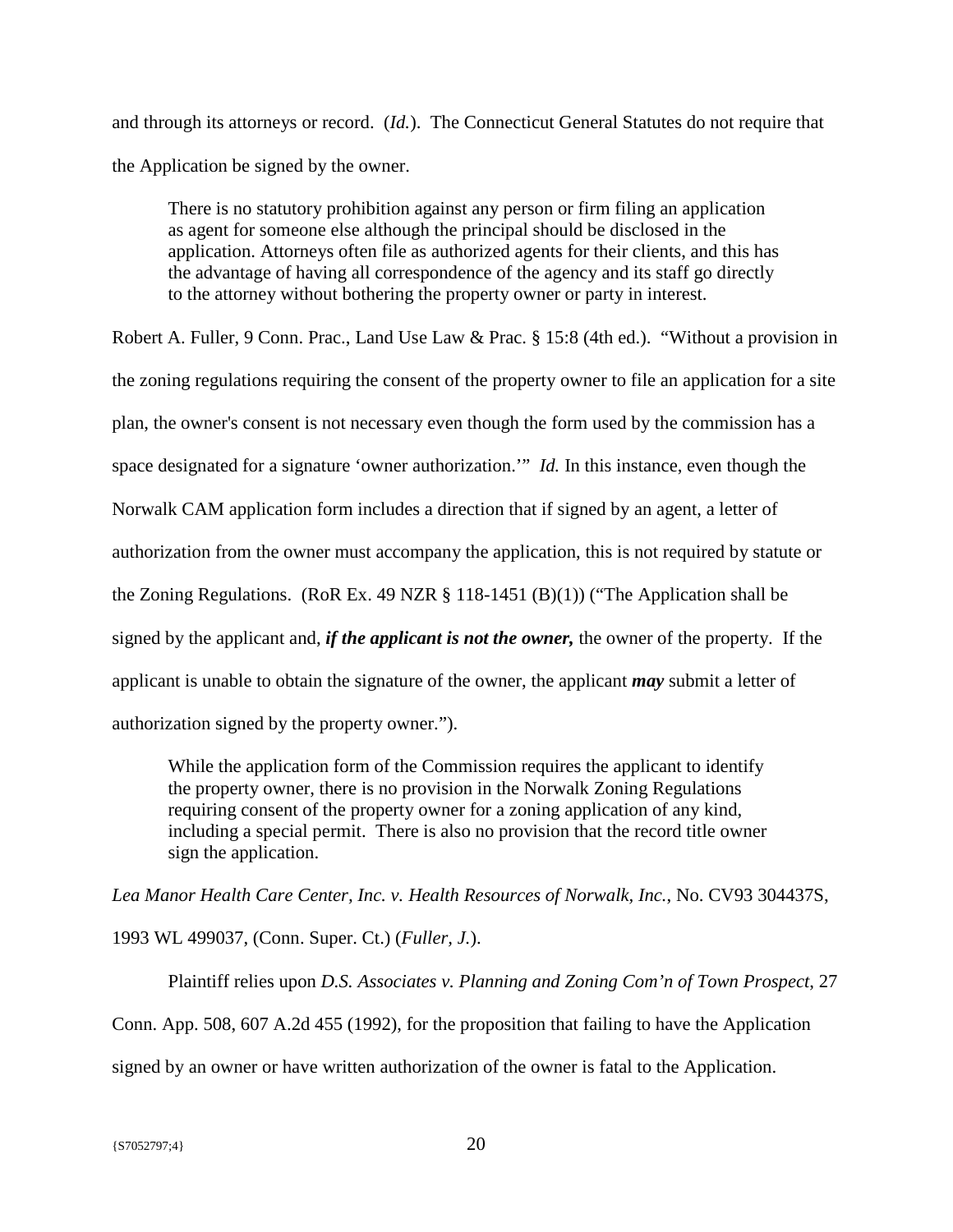However, *D.S. Associates* does not stand for that proposition and is factually distinguishable from the instant situation. *D.S. Associates* was an appeal brought by the plaintiffs, two legally separate entities, Twin Pines Development Corporation ("Twin Pines") and D.S. Associates. *Id.* at 509. D.S. Associates was a partnership consisting of four partners, who were also the shareholders of Twin Pines. *Id.*at 510. Acting through its authorized agent D.S. Associates filed an application for subdivision of land identifying itself as owner of record. *Id.* However, approximately two months prior to filing the application, D.S. Associates had conveyed title to the property to Twin Pines. *Id.* Twin Pines was never involved in the proceedings before the commission. *Id.* Twin Pines did not sign the application, nor did its agent. *Id.* Twin Pines was never even identified to the commission. *Id.* The court held that D.S. Associates was not aggrieved because it had no interest in the property either at the time of the application or anytime thereafter. *Id.* at 510-11. Although Twin Pines had an interest in the property as record owner, it did not apply for a subdivision of the property nor did it authorize an agent to do so. *Id.*  at 511. Twin Pines was at no time either a party to or a participant in the proceedings before the commission. *Id.* at 512. Therefore, the court held that Twin Pines was aggrieved as the actual record property owner but nonetheless lacked standing because it did not participate in the application. *Id. D.S. Associates* is readily distinguishable from this situation in multiple respects. In this instance, the applicant and the owner are the same and the Application was signed by the applicant 587 CT Ave, LLC (Defendant), by and through its attorneys of record. (RoR Exs. 1; 2; 3). Therefore, the owner's signature was not required.<sup>[6](#page-20-0)</sup> As such, the Application conforms to the NZR.

<span id="page-20-0"></span> $6$  Moreover, the record indicates "Letter of consent by owners of property submitted herewith." (RoR Ex. 2).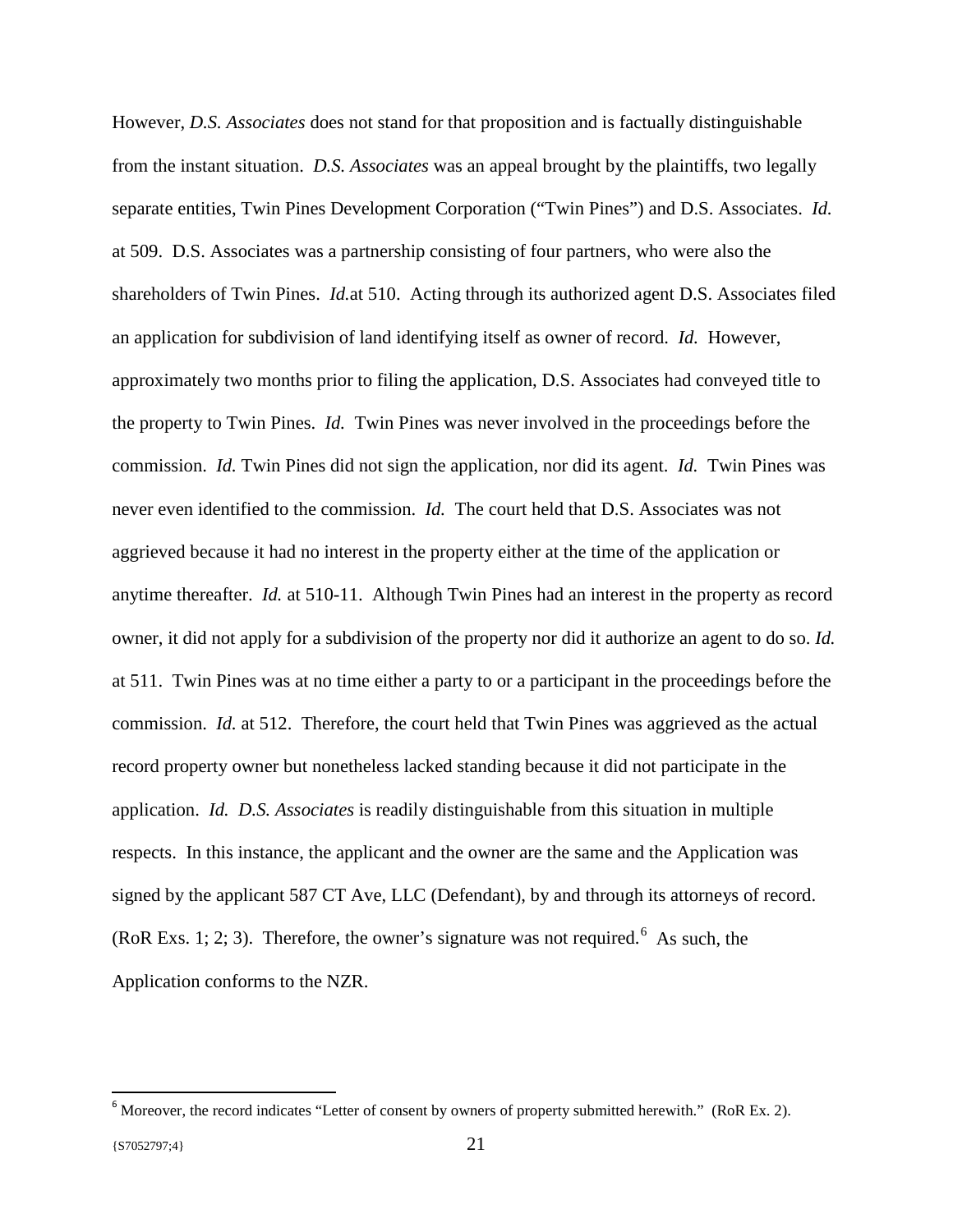## **CONCLUSION**

The Plaintiff fails to establish aggrievement as a threshold matter and there is no merit to Plaintiff's substantive arguments that the approval of the Application does not conform to the Norwalk Zoning Regulations. The Court should deny the Appeal, affirm the approval of the Defendant Norwalk Zoning Commission and enter judgment for Defendant 587 CT Ave, LLC and the Defendant Norwalk Zoning Commission.

## **THE DEFENDANT,**

### **587 CT AVE, LLC**

By: /s/ Liam S. Burke

Peter M. Nolin Liam S. Burke Carmody Torrance Sandak & Hennessey LLP 707 Summer Street Stamford, CT 06901 (203) 425-4200 (203) 325-8608 (fax) pnolin@carmodylaw.com lburke@carmodylaw.com Juris Number 435512